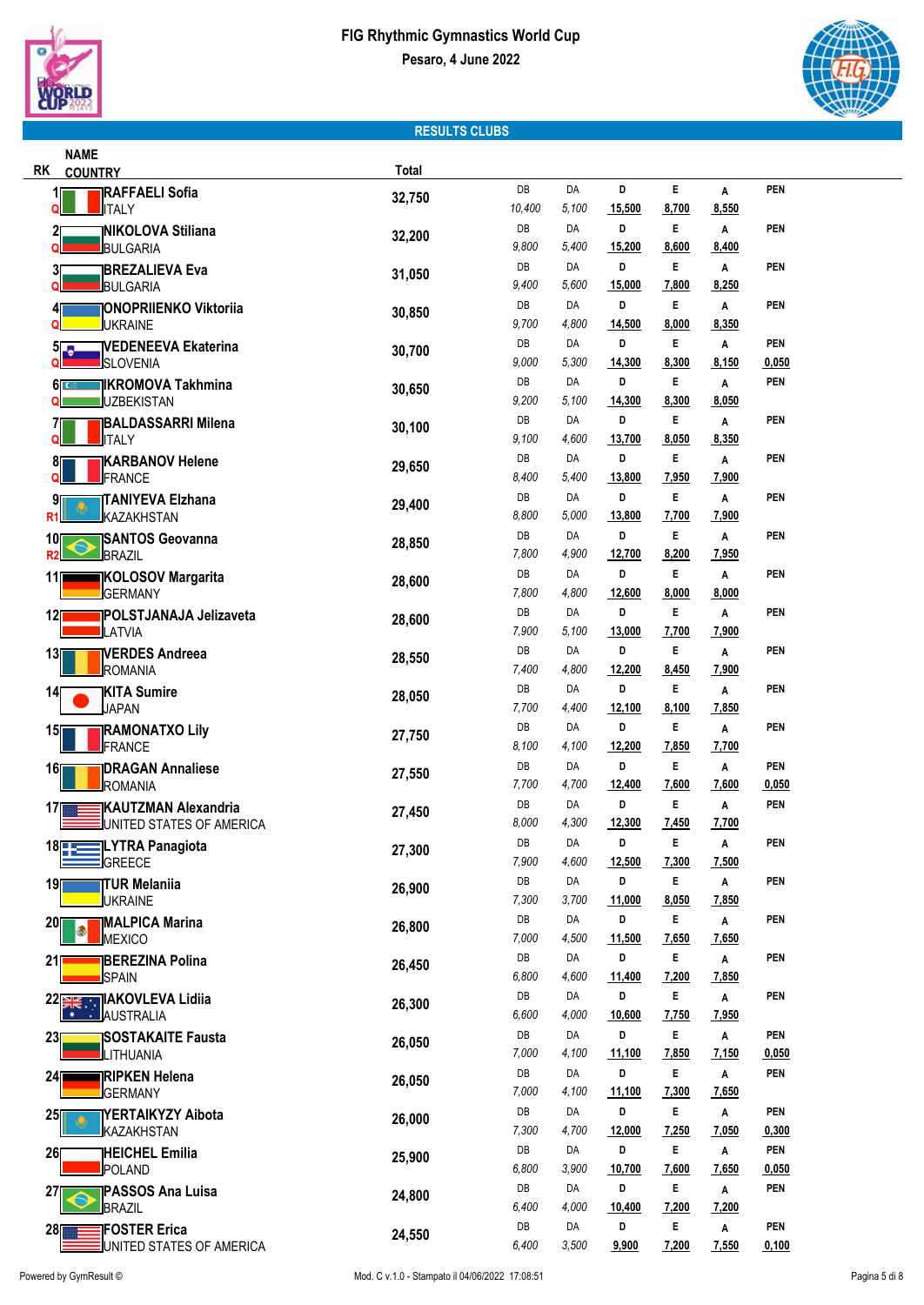



### **RESULTS CLUBS**

|                   | <b>NAME</b>                                 |        |       |       |        |       |       |            |
|-------------------|---------------------------------------------|--------|-------|-------|--------|-------|-------|------------|
| <b>RK</b>         | <b>COUNTRY</b>                              | Total  |       |       |        |       |       |            |
| 29                | <b>NIVIER Michel</b>                        | 24,400 | DB    | DA    | D      | E     | А     | <b>PEN</b> |
|                   | CANADA                                      |        | 6,700 | 3,500 | 10,200 | 7,050 | 7,150 |            |
| <b>30</b>         | <b>IKIM Joowon</b><br>$\theta$<br>$\bullet$ | 24,400 | DB    | DA    | D      | E     | A     | <b>PEN</b> |
|                   | $\bullet$<br>ø.<br><b>KOREA</b>             |        | 6,700 | 4,000 | 10,700 | 7,000 | 6,700 |            |
| 31                | <b>ISOKOLOVA Anna</b>                       | 24,000 | DB    | DA    | D      | Е     | Α     | <b>PEN</b> |
|                   | €<br><b>CYPRUS</b>                          |        | 7,000 | 4,000 | 11,000 | 6,100 | 6,900 |            |
| 32                | <b>IDOMENIG-OZIMIC Valentina</b>            | 23,700 | DB    | DA    | D      | E     | Α     | <b>PEN</b> |
|                   | IAUSTRIA                                    |        | 5,900 | 3,300 | 9,200  | 6,950 | 7,550 |            |
| 33                | <b>ROSZATYCKA Malgorzata</b>                | 23,700 | DB    | DA    | D      | E     | A     | <b>PEN</b> |
|                   | <b>POLAND</b>                               |        | 6,700 | 3,900 | 10,600 | 6,100 | 7,300 | 0,300      |
| 34                | <b>MC ALPINE Callan</b>                     | 23,350 | DB    | DA    | D      | E     | A     | <b>PEN</b> |
|                   | IRELAND                                     |        | 6,000 | 2,400 | 8,400  | 7,550 | 7,400 |            |
| 35                | <b>IGOZALOVA Alina</b>                      | 23,350 | DB    | DA    | D      | E     | Α     | <b>PEN</b> |
|                   | G.<br>AZERBAIJAN                            |        | 6,100 | 4,400 | 10,500 | 5,950 | 7,200 | 0,300      |
| 36[               | <b>IMURIKOVA Anna</b>                       | 23,050 | DB    | DA    | D      | E     | A     | <b>PEN</b> |
|                   | LATVIA                                      |        | 5.100 | 4.100 | 9,200  | 6,850 | 7,000 |            |
| 371               | <b>JARTIC Tamara</b>                        | 22,800 | DB    | DA    | D      | E     | Α     | <b>PEN</b> |
|                   | CROATIA                                     |        | 6,500 | 3,200 | 9,700  | 6,250 | 6,850 |            |
|                   | <b>38 STEAPER Alice</b>                     | 21,850 | DB    | DA    | D      | E     | A     | <b>PEN</b> |
|                   | <b>ZINGREAT BRITAIN</b>                     |        | 4,400 | 3,400 | 7,800  | 6,800 | 7,300 | 0,050      |
| 39 <mark>1</mark> | JUUL MOELLER Josephine                      | 20,950 | DB    | DA    | D      | E     | Α     | <b>PEN</b> |
|                   | NORWAY                                      |        | 4,100 | 4,400 | 8,500  | 5,900 | 6,900 | 0,350      |
| 40 <sub>I</sub>   | <b>RONDI Kayla</b>                          | 20,700 | DB    | DA    | D      | E     | Α     | <b>PEN</b> |
|                   | <b>SOUTH AFRICA</b>                         |        | 4,800 | 3,000 | 7,800  | 6,600 | 6,650 | 0,350      |
| 41                | <b>TAMAGNINI Matilde</b>                    | 18,850 | DB    | DA    | D      | E     | Α     | PEN        |
|                   | SAN MARINO REPUBLIC                         |        | 3,500 | 2,900 | 6,400  | 5,950 | 6,500 |            |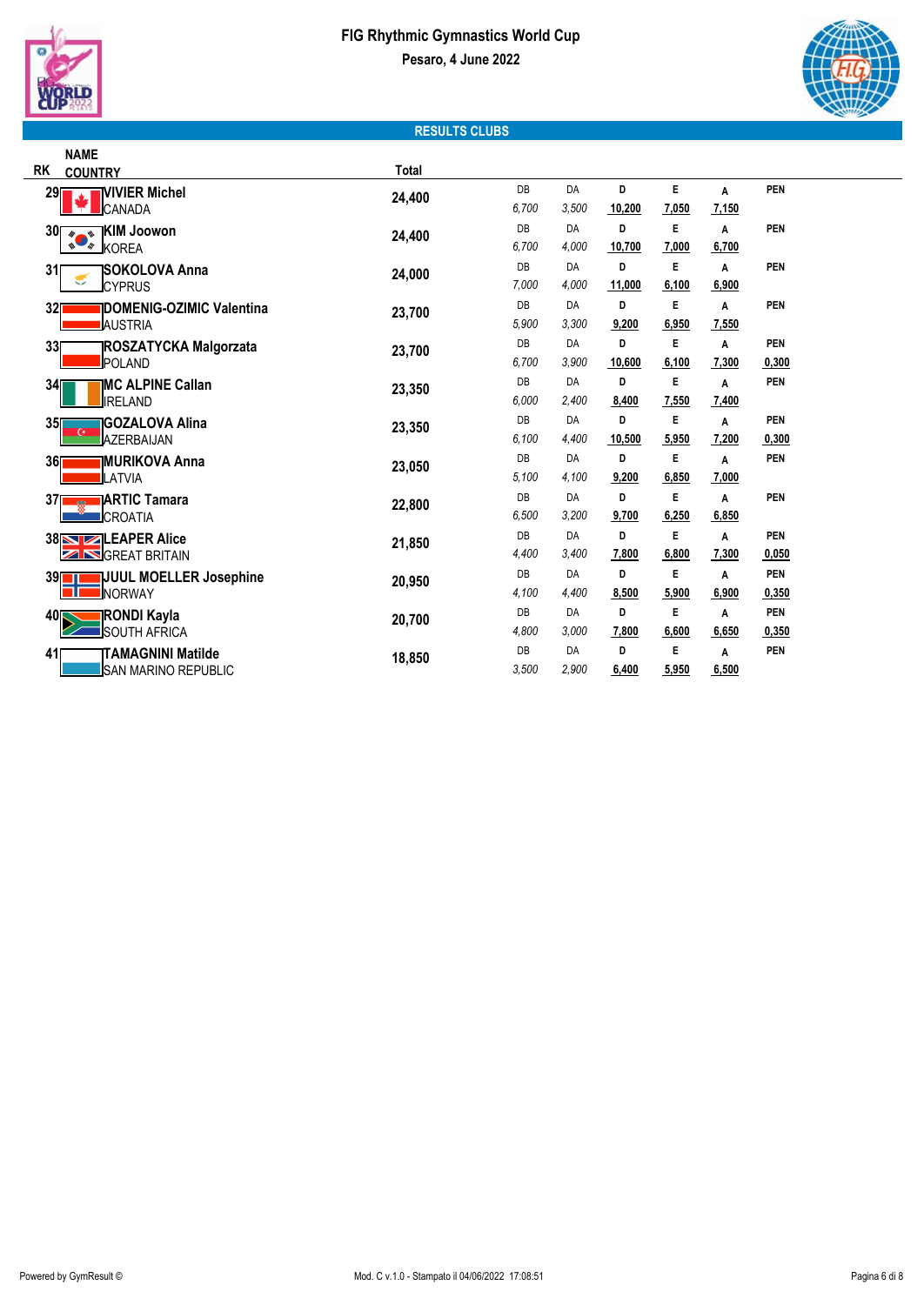

**NAME**



## **RESULTS RIBBON**

| RK<br><b>COUNTRY</b>                                          | Total  |             |             |             |            |              |                     |  |
|---------------------------------------------------------------|--------|-------------|-------------|-------------|------------|--------------|---------------------|--|
| <b>BALDASSARRI Milena</b><br><b>ITALY</b><br>O                | 29,750 | DB<br>8,800 | DA<br>4,700 | D<br>13,500 | E<br>8,050 | Α<br>8,200   | <b>PEN</b>          |  |
| <b>IVERDES Andreea</b><br>2[<br>ROMANIA                       | 29,400 | DB<br>8,300 | DA<br>4,600 | D<br>12,900 | E<br>8,250 | Α<br>8,300   | <b>PEN</b><br>0,050 |  |
| <b>TANIYEVA Elzhana</b><br>31                                 |        | DB          | DA          | D           | E          | A            | <b>PEN</b>          |  |
| KAZAKHSTAN                                                    | 29,100 | 9,100       | 3,800       | 12,900      | 8,200      | 8,050        | 0,050               |  |
| POLSTJANAJA Jelizaveta                                        | 28,900 | DB          | DA          | D           | E          | Α            | <b>PEN</b>          |  |
| LATVIA                                                        |        | 8,500       | 4,300       | 12,800      | 8,000      | 8,150        | 0,050               |  |
| <b>ONOPRIIENKO Viktoriia</b><br>51                            | 28,700 | DB          | DA          | D           | E          | Α            | <b>PEN</b>          |  |
| <b>JUKRAINE</b>                                               |        | 9,200       | 3,700       | 12,900      | 7,650      | 8,150        |                     |  |
| <b>RAFFAELI Sofia</b><br>61<br><b>JITALY</b>                  | 28,600 | DB<br>8,200 | DA<br>4,200 | D<br>12,400 | E<br>8,150 | Α<br>8,050   | <b>PEN</b>          |  |
|                                                               |        | DB          | DA          | D           | E          | Α            | <b>PEN</b>          |  |
| <b>VEDENEEVA Ekaterina</b><br>7 <b>. .</b><br><b>SLOVENIA</b> | 28,450 | 8,500       | 4,200       | 12,700      | 7,850      | 7,900        |                     |  |
| <b>KARBANOV Helene</b><br>81                                  |        | DB          | DA          | D           | E          | Α            | <b>PEN</b>          |  |
| <b>FRANCE</b><br>Q                                            | 28,400 | 9,100       | 3,900       | 13,000      | 7,650      | 7,800        | 0,050               |  |
| <b>KAUTZMAN Alexandria</b><br>91                              | 27,950 | DB          | DA          | D           | E          | Α            | <b>PEN</b>          |  |
| UNITED STATES OF AMERICA<br>R1                                |        | 9,100       | 3,400       | 12,500      | 7,900      | 7,550        |                     |  |
| 10 <sub>2</sub><br><b>IKROMOVA Takhmina</b>                   | 27,900 | DB          | DA          | D           | E          | Α            | <b>PEN</b>          |  |
| <b>UZBEKISTAN</b><br>R2                                       |        | 8,000       | 4,000       | 12,000      | 8,300      | 7,600        |                     |  |
| <b>DRAGAN Annaliese</b><br>11<br>ROMANIA                      | 27,900 | DB<br>7,700 | DA<br>4,600 | D<br>12,300 | Е<br>7,850 | A<br>7,750   | <b>PEN</b>          |  |
| <b>BEREZINA Polina</b>                                        |        | DB          | DA          | D           | E          | Α            | <b>PEN</b>          |  |
| 12<br><b>SPAIN</b>                                            | 27,800 | 8,200       | 4,000       | 12,200      | 8,050      | 7,900        | 0,350               |  |
| 13<br><b>KOLOSOV Margarita</b>                                |        | DB          | DA          | D           | Е          | Α            | <b>PEN</b>          |  |
| <b>GERMANY</b>                                                | 27,700 | 7,800       | 4,000       | 11,800      | 7,850      | 8,050        |                     |  |
| <b>NIKOLOVA Stiliana</b><br>14                                | 27,400 | DB          | DA          | D           | E          | Α            | <b>PEN</b>          |  |
| BULGARIA                                                      |        | 8,200       | 4,200       | 12,400      | 7,250      | 7,750        |                     |  |
| <b>HEICHEL Emilia</b><br>15                                   | 27,000 | DB          | DA          | D           | Е          | A            | <b>PEN</b>          |  |
| POLAND                                                        |        | 8,400       | 3,300       | 11,700      | 7,650      | 7,800        | 0,150               |  |
| <b>SANTOS Geovanna</b><br>16<br>BRAZIL                        | 26,800 | DB<br>7,600 | DA<br>3,000 | D<br>10,600 | E<br>8,050 | Α<br>8,200   | PEN<br>0,050        |  |
| <b>RIPKEN Helena</b><br>17                                    |        | DB          | DA          | D           | E          | Α            | <b>PEN</b>          |  |
| <b>GERMANY</b>                                                | 26,700 | 8,200       | 2,700       | 10,900      | 8,100      | 7,700        |                     |  |
| 18 - LYTRA Panagiota                                          | 26,500 | DB          | DA          | D           | E          | A            | <b>PEN</b>          |  |
| GREECE                                                        |        | 7,300       | 4,000       | 11,300      | 7,850      | 7,450        | 0,100               |  |
| 19 <b>SEE IN AKOVLEVA Lidija</b>                              | 26,450 | DB          | DA          | D           | Ε          | Α            | <b>PEN</b>          |  |
| AUSTRALIA<br>☀                                                |        | 6,700       | 3,700       | 10,400      | 7,900      | 8,150        |                     |  |
| 20<br><b>JJUUL MOELLER Josephine</b>                          | 25,850 | DB          | DA          | D           | E          | Α            | <b>PEN</b>          |  |
| NORWAY                                                        |        | 7,400<br>DB | 3,300<br>DA | 10,700<br>D | 7,450<br>Е | 7,700        |                     |  |
| YERTAIKYZY Aibota<br>21<br>KAZAKHSTAN                         | 25,550 | 6,200       | 4,100       | 10,300      | 7,600      | Α<br>7,650   | <b>PEN</b>          |  |
| <b>KITA Sumire</b><br>22                                      |        | DB          | DA          | D           | E          | Α            | <b>PEN</b>          |  |
| <b>JAPAN</b>                                                  | 25,550 | 7,400       | 3,300       | 10,700      | 7,200      | 7,950        | 0,300               |  |
| <b>RAMONATXO Lily</b><br>23                                   | 24,700 | DB          | DA          | D           | E          | $\, {\bf A}$ | <b>PEN</b>          |  |
| FRANCE                                                        |        | 7,500       | 3,000       | 10,500      | 6,900      | 7,600        | 0,300               |  |
| 24<br><b>TUR Melaniia</b>                                     | 24,650 | DB          | DA          | D           | E          | A            | <b>PEN</b>          |  |
| <b>UKRAINE</b>                                                |        | 7,700       | 3,400       | 11,100      | 6,750      | 7,400        | 0,600               |  |
| <b>SOSTAKAITE Fausta</b><br>25                                | 24,550 | DB          | DA          | D           | E          | A            | <b>PEN</b>          |  |
| LITHUANIA                                                     |        | 6,400<br>DB | 3,900<br>DA | 10,300<br>D | 7,050<br>E | 7,200        |                     |  |
| 26<br><b>BREZALIEVA Eva</b><br>BULGARIA                       | 24,400 | 7,300       | 3,000       | 10,300      | 6,750      | A<br>7,350   | PEN                 |  |
| <b>FOSTER Erica</b><br>27                                     |        | DB          | DA          | D           | Е          | Α            | <b>PEN</b>          |  |
| UNITED STATES OF AMERICA                                      | 23,950 | 7,300       | 2,900       | 10,200      | 6,800      | 6,950        |                     |  |
| 28<br><b>GOZALOVA Alina</b>                                   | 23,800 | DB          | DA          | D           | E          | Α            | PEN                 |  |
| AZERBAIJAN                                                    |        | 6,400       | 2,700       | 9,100       | 7,300      | 7,450        | 0,050               |  |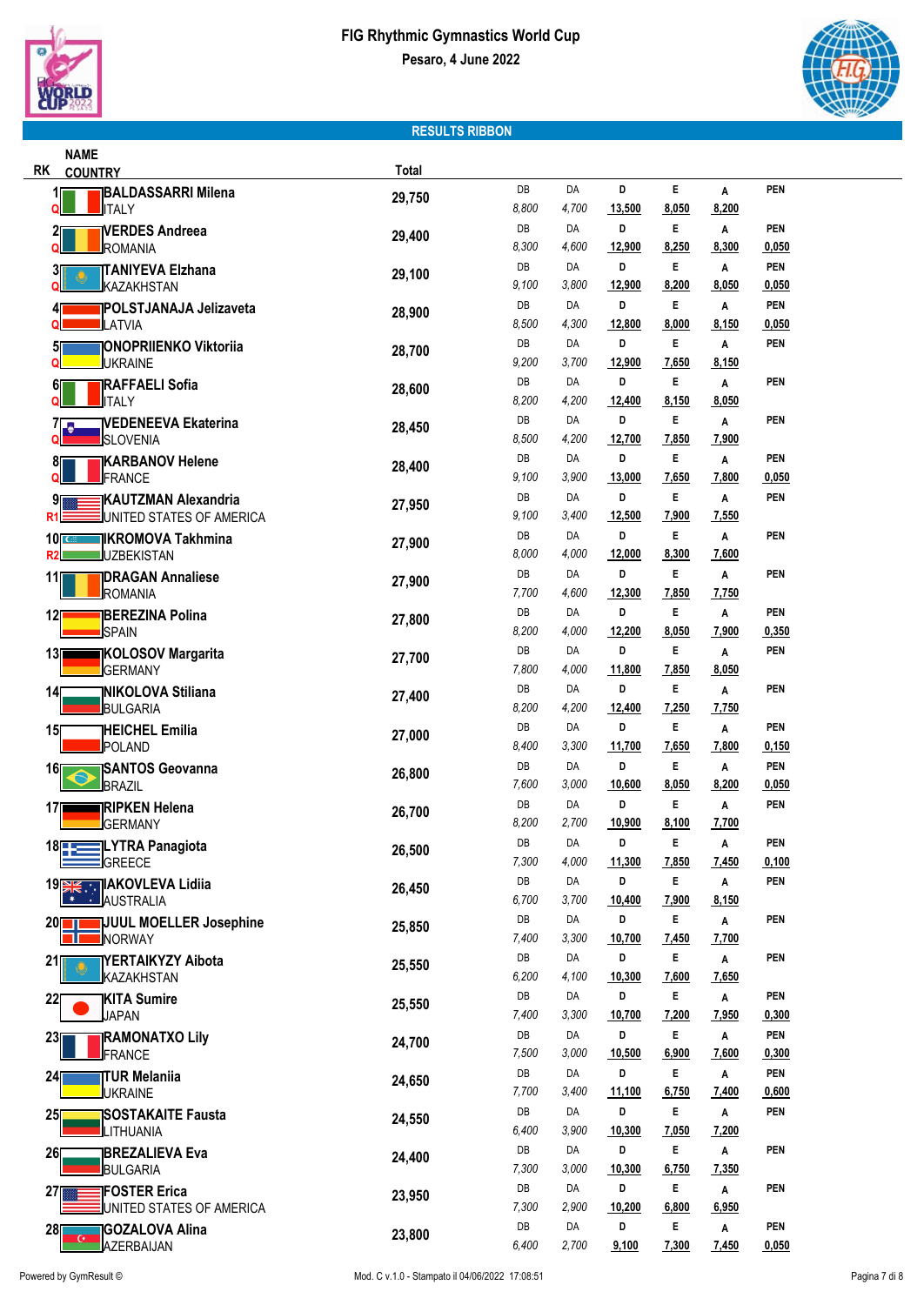



## **RESULTS RIBBON**

|           | <b>NAME</b>                          |        |       |       |       |       |       |            |
|-----------|--------------------------------------|--------|-------|-------|-------|-------|-------|------------|
| <b>RK</b> | <b>COUNTRY</b>                       | Total  |       |       |       |       |       |            |
| 29        | īPASSOS Ana Luisa                    | 23,650 | DB    | DA    | D     | E     | Α     | PEN        |
|           | BRAZIL                               |        | 6.700 | 2.700 | 9,400 | 7,100 | 7,150 |            |
| 30        | <b>IVIVIER Michel</b>                | 23,350 | DB    | DA    | D     | E     | Α     | <b>PEN</b> |
|           | <b>ICANADA</b>                       |        | 6,400 | 2,500 | 8,900 | 7,150 | 7,350 | 0,050      |
| 31        | <b>JARTIC Tamara</b>                 | 23,150 | DB    | DA    | D     | E     | A     | PEN        |
|           | <b>CROATIA</b>                       |        | 5.900 | 3,200 | 9,100 | 7,000 | 7,100 | 0,050      |
| 32        | <b>IMALPICA Marina</b>               | 22,950 | DB    | DA    | D     | E     | Α     | PEN        |
|           | g<br>MEXICO                          |        | 5,200 | 4,100 | 9,300 | 6,650 | 7,000 |            |
| 33        | <b>IKIM Joowon</b><br>$\theta$<br>N, | 22,550 | DB    | DA    | D     | E     | A     | PEN        |
|           | $\blacksquare$<br>KOREA<br>4         |        | 7.000 | 2.800 | 9,800 | 6,400 | 6,350 |            |
| 34        | <b>IMURIKOVA Anna</b>                | 22,200 | DB    | DA    | D     | E     | A     | PEN        |
|           | LATVIA                               |        | 4.600 | 3,200 | 7,800 | 7,100 | 7,300 |            |
| 35        | <b>SOKOLOVA Anna</b>                 | 22,000 | DB    | DA    | D     | E     | Α     | <b>PEN</b> |
|           | €<br><b>I</b> CYPRUS                 |        | 6.400 | 2,800 | 9,200 | 6,450 | 6,350 |            |
| 36        | <b>ROSZATYCKA Malgorzata</b>         | 21,950 | DB    | DA    | D     | E     | A     | <b>PEN</b> |
|           | <b>I</b> POLAND                      |        | 5,900 | 3.200 | 9,100 | 6,600 | 6,900 | 0,650      |
| 37        | <b>IMC ALPINE Callan</b>             | 21,700 | DB    | DA    | D     | E     | Α     | <b>PEN</b> |
|           | <b>IRELAND</b>                       |        | 4,500 | 3,300 | 7,800 | 7,000 | 6,900 |            |
|           | <b>38 STEAPER Alice</b>              | 20,950 | DB    | DA    | D     | E     | A     | <b>PEN</b> |
|           | Z<br><b>S</b> GREAT BRITAIN          |        | 5,900 | 2,400 | 8,300 | 6,300 | 6,400 | 0,050      |
| 39        | <b>IDOMENIG-OZIMIC Valentina</b>     | 20,750 | DB    | DA    | D     | E     | A     | <b>PEN</b> |
|           | <b>AUSTRIA</b>                       |        | 5,300 | 2,200 | 7,500 | 6,750 | 6,800 | 0,300      |
| 40        | <b>RONDI Kayla</b>                   | 19,200 | DB    | DA    | D     | E     | A     | <b>PEN</b> |
|           | <b>SOUTH AFRICA</b>                  |        | 4,800 | 1,700 | 6,500 | 6,250 | 6,800 | 0,350      |
| 41        | TAMAGNINI Matilde                    | 19,000 | DB    | DA    | D     | E     | Α     | PEN        |
|           | SAN MARINO REPUBLIC                  |        | 3,700 | 2,200 | 5,900 | 6,400 | 6,700 |            |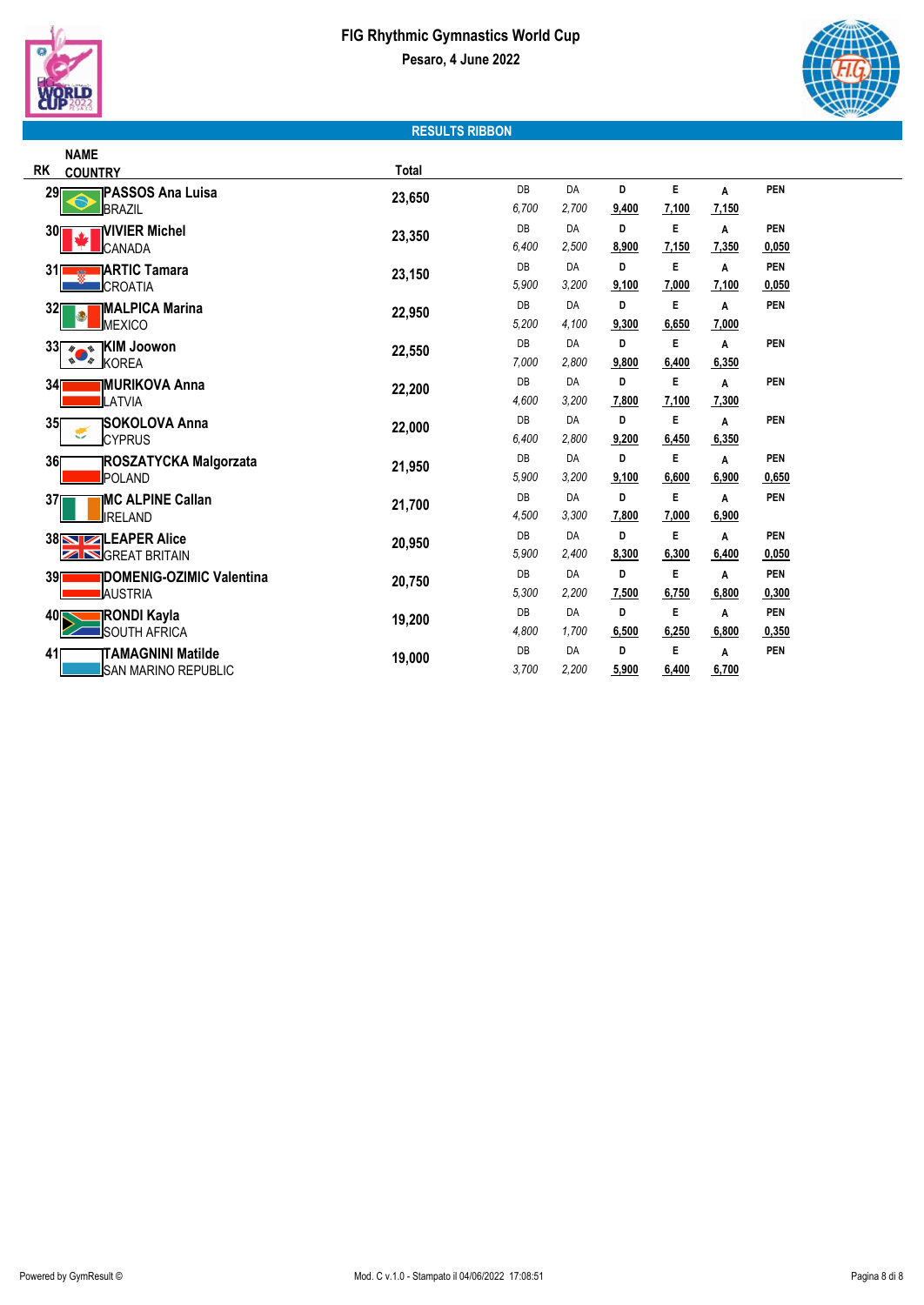



|           | <b>NAME</b>                                 |               |      |              |              |        |       |         |         |      |
|-----------|---------------------------------------------|---------------|------|--------------|--------------|--------|-------|---------|---------|------|
| <b>RK</b> | <b>COUNTRY</b>                              |               |      |              | <b>TOTAL</b> |        |       |         |         |      |
| 1         | <b>RAFFAELI Sofia</b><br><b>ITALY</b>       |               |      |              | 126,800      |        |       |         |         |      |
|           |                                             |               |      | Total        | D Score      | DB     | DA    | E Score | A Score | Pen  |
|           |                                             | <b>HOOP</b>   | (1)  | 33,600       | 16,100       | 9,800  | 6,300 | 8,750   | 8,750   |      |
|           |                                             | <b>BALL</b>   | (1)  | 31,850       | 15,500       | 9,900  | 5,600 | 7,950   | 8,450   | 0,05 |
|           |                                             | <b>CLUBS</b>  | (1)  | 32,750       | 15,500       | 10,400 | 5,100 | 8,700   | 8,550   |      |
|           |                                             | <b>RIBBON</b> | (6)  | 28,600       | 12,400       | 8,200  | 4,200 | 8,150   | 8,050   |      |
| 2         | <b>BALDASSARRI Milena</b>                   |               |      |              |              |        |       |         |         |      |
|           | <b>ITALY</b>                                |               |      |              | 120,950      |        |       |         |         |      |
|           |                                             |               |      | <b>Total</b> | D Score      | DB     | DA    | E Score | A Score | Pen  |
|           |                                             | <b>HOOP</b>   | (2)  | 31,550       | 14,300       | 9,200  | 5,100 | 8,750   | 8,500   |      |
|           |                                             | <b>BALL</b>   | (6)  | 29,550       | 13,400       | 7,500  | 5,900 | 7,900   | 8,300   | 0,05 |
|           |                                             | <b>CLUBS</b>  | (7)  | 30,100       | 13,700       | 9,100  | 4,600 | 8,050   | 8,350   |      |
|           |                                             | <b>RIBBON</b> | (1)  | 29,750       | 13,500       | 8,800  | 4,700 | 8,050   | 8,200   |      |
| 3         | <b>NIKOLOVA Stiliana</b><br><b>BULGARIA</b> |               |      |              | 119,100      |        |       |         |         |      |
|           |                                             |               |      | Total        | D Score      | DB     | DA    | E Score | A Score | Pen  |
|           |                                             | <b>HOOP</b>   | (5)  | 30,150       | 13,500       | 7,500  | 6,000 | 8,250   | 8,400   |      |
|           |                                             | <b>BALL</b>   | (8)  | 29,350       | 13,100       | 7,900  | 5,200 | 8,000   | 8,250   |      |
|           |                                             | <b>CLUBS</b>  | (2)  | 32,200       | 15,200       | 9,800  | 5,400 | 8,600   | 8,400   |      |
|           |                                             | <b>RIBBON</b> | (14) | 27,400       | 12,400       | 8,200  | 4,200 | 7,250   | 7,750   |      |
| 4         | <b>IKROMOVA Takhmina</b>                    |               |      |              |              |        |       |         |         |      |
|           | <b>UZBEKISTAN</b>                           |               |      |              | 118,300      |        |       |         |         |      |
|           |                                             |               |      | Total        | D Score      | DB     | DA    | E Score | A Score | Pen  |
|           |                                             | <b>HOOP</b>   | (7)  | 29,750       | 14,300       | 9,400  | 4,900 | 8,000   | 7,450   |      |
|           |                                             | <b>BALL</b>   | (3)  | 30,000       | 14,500       | 8,500  | 6,000 | 8,250   | 7,600   | 0,35 |
|           |                                             | <b>CLUBS</b>  | (6)  | 30,650       | 14,300       | 9,200  | 5,100 | 8,300   | 8,050   |      |
|           |                                             | <b>RIBBON</b> | (10) | 27,900       | 12,000       | 8,000  | 4,000 | 8,300   | 7,600   |      |
| 5         | <b>TANIYEVA Elzhana</b><br>KAZAKHSTAN       |               |      |              | 118,200      |        |       |         |         |      |
|           |                                             |               |      | Total        | D Score      | DB     | DA    | E Score | A Score | Pen  |
|           |                                             | <b>HOOP</b>   | (3)  | 30,450       | 14,200       | 9,200  | 5,000 | 8,350   | 7,900   |      |
|           |                                             | <b>BALL</b>   | (9)  | 29,250       | 13,400       | 8,900  | 4,500 | 8,000   | 7,850   |      |
|           |                                             | <b>CLUBS</b>  | (9)  | 29,400       | 13,800       | 8,800  | 5,000 | 7,700   | 7,900   |      |
|           |                                             | <b>RIBBON</b> | (3)  | 29,100       | 12,900       | 9,100  | 3,800 | 8,200   | 8,050   | 0,05 |
| 6         | <b>VEDENEEVA Ekaterina</b>                  |               |      |              | 117,550      |        |       |         |         |      |
|           | <b>SLOVENIA</b>                             |               |      |              |              |        |       |         |         |      |
|           |                                             |               |      | Total        | D Score      | DB     | DA    | E Score | A Score | Pen  |
|           |                                             | <b>HOOP</b>   | (15) | 28,950       | 12,800       | 8,400  | 4,400 | 8,100   | 8,150   | 0,10 |
|           |                                             | <b>BALL</b>   | (7)  | 29,450       | 12,500       | 8,400  | 4,100 | 8,750   | 8,300   | 0,10 |
|           |                                             | <b>CLUBS</b>  | (5)  | 30,700       | 14,300       | 9,000  | 5,300 | 8,300   | 8,150   | 0,05 |
|           |                                             | <b>RIBBON</b> | (7)  | 28,450       | 12,700       | 8,500  | 4,200 | 7,850   | 7,900   |      |
| 7         | <b>KOLOSOV Margarita</b><br><b>GERMANY</b>  |               |      |              | 117,250      |        |       |         |         |      |
|           |                                             |               |      | Total        | D Score      | DB     | DA    | E Score | A Score | Pen  |
|           |                                             | <b>HOOP</b>   | (11) | 29,200       | 13,300       | 8,300  | 5,000 | 7,950   | 7,950   |      |
|           |                                             | <b>BALL</b>   | (2)  | 31,750       | 15,200       | 8,700  | 6,500 | 8,500   | 8,050   |      |
|           |                                             | <b>CLUBS</b>  | (11) | 28,600       | 12,600       | 7,800  | 4,800 | 8,000   | 8,000   |      |
|           |                                             | <b>RIBBON</b> | (13) | 27,700       | 11,800       | 7,800  | 4,000 | 7,850   | 8,050   |      |
|           |                                             |               |      |              |              |        |       |         |         |      |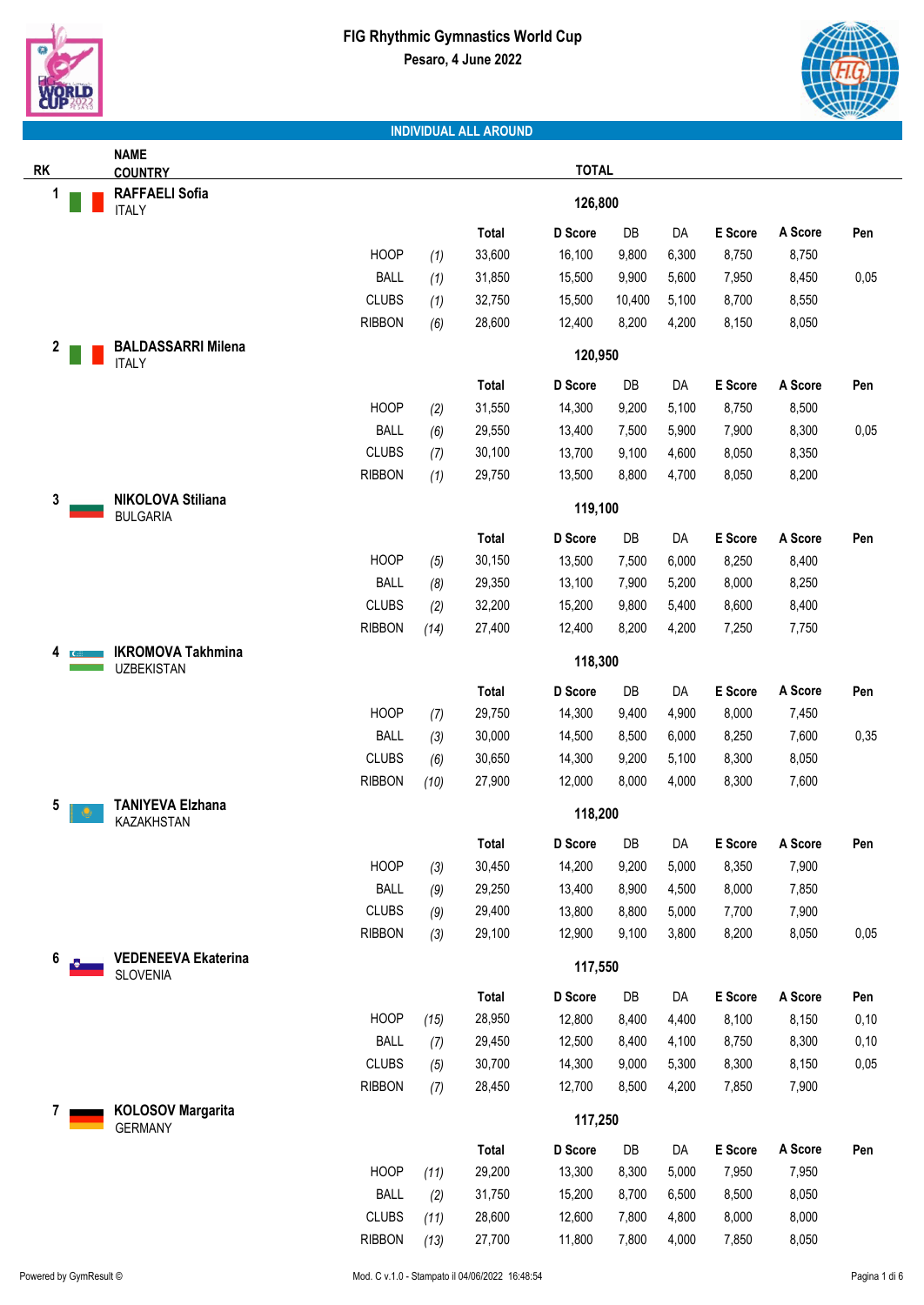



|    | <b>NAME</b>                                    |               |      |              |              |       |       |         |         |      |
|----|------------------------------------------------|---------------|------|--------------|--------------|-------|-------|---------|---------|------|
| RK | <b>COUNTRY</b>                                 |               |      |              | <b>TOTAL</b> |       |       |         |         |      |
| 8  | <b>ONOPRIIENKO Viktoriia</b><br><b>UKRAINE</b> |               |      |              | 115,950      |       |       |         |         |      |
|    |                                                |               |      | <b>Total</b> | D Score      | DB    | DA    | E Score | A Score | Pen  |
|    |                                                | <b>HOOP</b>   | (10) | 29,200       | 13,000       | 8,500 | 4,500 | 8,100   | 8,100   |      |
|    |                                                | <b>BALL</b>   | (19) | 27,200       | 11,700       | 8,500 | 3,200 | 7,600   | 7,900   |      |
|    |                                                | <b>CLUBS</b>  | (4)  | 30,850       | 14,500       | 9,700 | 4,800 | 8,000   | 8,350   |      |
|    |                                                | <b>RIBBON</b> | (5)  | 28,700       | 12,900       | 9,200 | 3,700 | 7,650   | 8,150   |      |
| 9  | POLSTJANAJA Jelizaveta                         |               |      |              |              |       |       |         |         |      |
|    | LATVIA                                         |               |      |              | 115,400      |       |       |         |         |      |
|    |                                                |               |      | <b>Total</b> | D Score      | DB    | DA    | E Score | A Score | Pen  |
|    |                                                | <b>HOOP</b>   | (6)  | 29,750       | 13,500       | 9,100 | 4,400 | 8,200   | 8,050   |      |
|    |                                                | <b>BALL</b>   | (14) | 28,150       | 12,800       | 7,500 | 5,300 | 7,850   | 7,600   | 0,10 |
|    |                                                | <b>CLUBS</b>  | (12) | 28,600       | 13,000       | 7,900 | 5,100 | 7,700   | 7,900   |      |
|    |                                                | <b>RIBBON</b> | (4)  | 28,900       | 12,800       | 8,500 | 4,300 | 8,000   | 8,150   | 0,05 |
| 10 | <b>VERDES Andreea</b><br><b>ROMANIA</b>        |               |      |              | 114,200      |       |       |         |         |      |
|    |                                                |               |      | <b>Total</b> | D Score      | DB    | DA    | E Score | A Score | Pen  |
|    |                                                | <b>HOOP</b>   | (14) | 29,000       | 12,900       | 8,700 | 4,200 | 8,150   | 7,950   |      |
|    |                                                | <b>BALL</b>   | (16) | 27,250       | 12,000       | 7,000 | 5,000 | 7,700   | 7,600   | 0,05 |
|    |                                                | <b>CLUBS</b>  | (13) | 28,550       | 12,200       | 7,400 | 4,800 | 8,450   | 7,900   |      |
|    |                                                | <b>RIBBON</b> | (2)  | 29,400       | 12,900       | 8,300 | 4,600 | 8,250   | 8,300   | 0,05 |
| 11 | <b>KARBANOV Helene</b>                         |               |      |              |              |       |       |         |         |      |
|    | <b>FRANCE</b>                                  |               |      |              | 114,100      |       |       |         |         |      |
|    |                                                |               |      | <b>Total</b> | D Score      | DB    | DA    | E Score | A Score | Pen  |
|    |                                                | <b>HOOP</b>   | (16) | 28,900       | 13,900       | 9,000 | 4,900 | 7,750   | 7,250   |      |
|    |                                                | <b>BALL</b>   | (20) | 27,150       | 11,400       | 7,900 | 3,500 | 8,050   | 7,700   |      |
|    |                                                | <b>CLUBS</b>  | (8)  | 29,650       | 13,800       | 8,400 | 5,400 | 7,950   | 7,900   |      |
|    |                                                | <b>RIBBON</b> | (8)  | 28,400       | 13,000       | 9,100 | 3,900 | 7,650   | 7,800   | 0,05 |
| 12 | <b>LYTRA Panagiota</b><br><b>GREECE</b>        |               |      |              | 113,300      |       |       |         |         |      |
|    |                                                |               |      | Total        | D Score      | DB    | DA    | E Score | A Score | Pen  |
|    |                                                | <b>HOOP</b>   | (4)  | 30,450       | 14,400       | 8,600 | 5,800 | 8,250   | 7,800   |      |
|    |                                                | <b>BALL</b>   | (10) | 29,050       | 13,500       | 8,200 | 5,300 | 7,950   | 7,600   |      |
|    |                                                | <b>CLUBS</b>  | (18) | 27,300       | 12,500       | 7,900 | 4,600 | 7,300   | 7,500   |      |
|    |                                                | <b>RIBBON</b> | (18) | 26,500       | 11,300       | 7,300 | 4,000 | 7,850   | 7,450   | 0,10 |
| 13 | <b>BEREZINA Polina</b>                         |               |      |              | 113,000      |       |       |         |         |      |
|    | SPAIN                                          |               |      | <b>Total</b> | D Score      | DB    | DA    | E Score | A Score | Pen  |
|    |                                                | <b>HOOP</b>   | (12) | 29,050       | 13,400       | 8,700 | 4,700 | 7,900   | 7,800   | 0,05 |
|    |                                                | <b>BALL</b>   | (4)  | 29,700       | 13,600       | 8,100 | 5,500 | 8,200   | 8,000   | 0,10 |
|    |                                                | <b>CLUBS</b>  | (21) | 26,450       | 11,400       | 6,800 | 4,600 | 7,200   | 7,850   |      |
|    |                                                | <b>RIBBON</b> | (12) | 27,800       | 12,200       | 8,200 | 4,000 | 8,050   | 7,900   | 0,35 |
| 14 | <b>DRAGAN Annaliese</b>                        |               |      |              | 112,950      |       |       |         |         |      |
|    | <b>ROMANIA</b>                                 |               |      |              |              |       |       |         |         |      |
|    |                                                |               |      | <b>Total</b> | D Score      | DB    | DA    | E Score | A Score | Pen  |
|    |                                                | <b>HOOP</b>   | (9)  | 29,350       | 13,900       | 8,700 | 5,200 | 7,500   | 7,950   |      |
|    |                                                | <b>BALL</b>   | (13) | 28,150       | 12,600       | 7,300 | 5,300 | 7,900   | 7,700   | 0,05 |
|    |                                                | <b>CLUBS</b>  | (16) | 27,550       | 12,400       | 7,700 | 4,700 | 7,600   | 7,600   | 0,05 |
|    |                                                | <b>RIBBON</b> | (11) | 27,900       | 12,300       | 7,700 | 4,600 | 7,850   | 7,750   |      |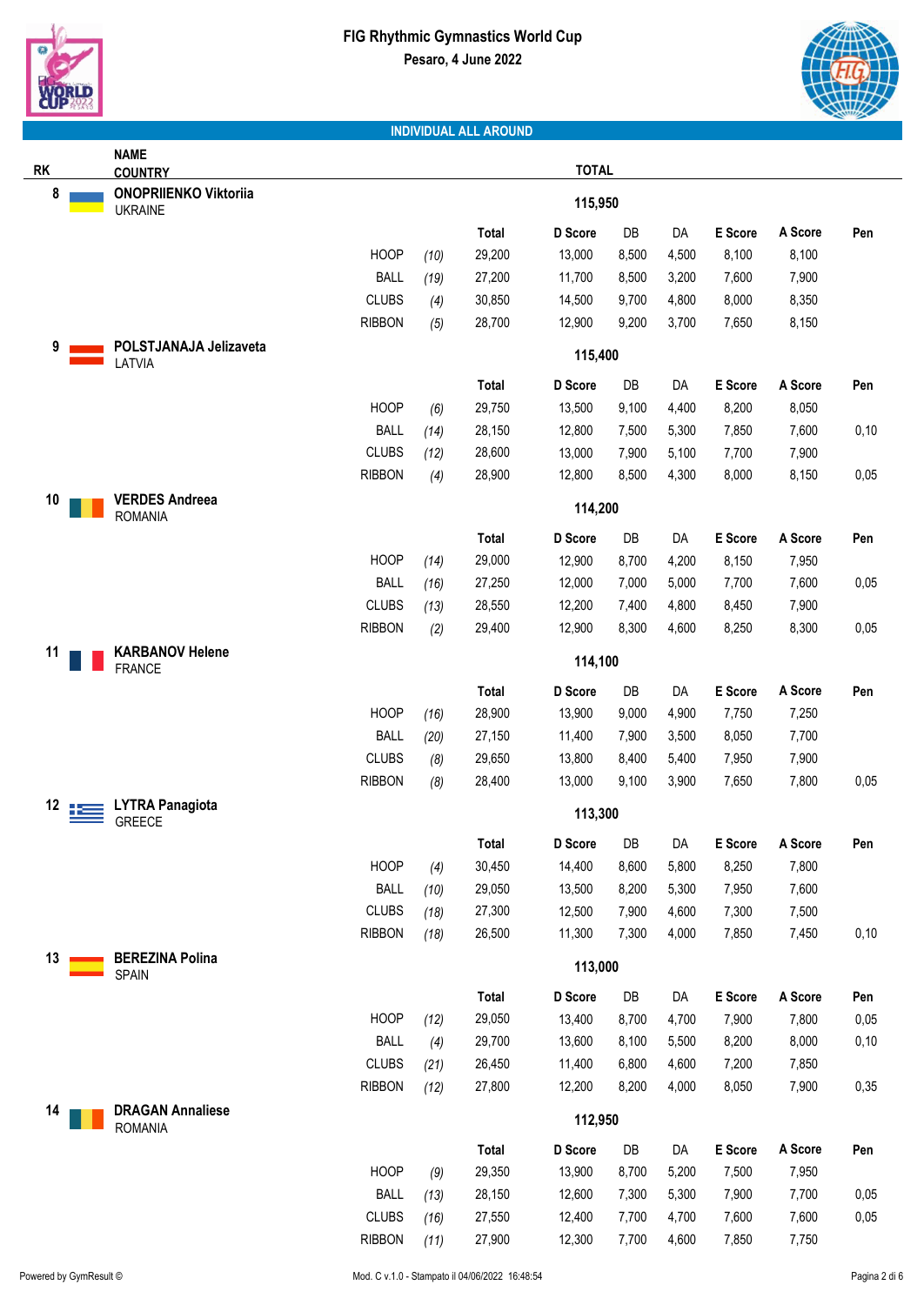



|           | <b>NAME</b>                              |               |      |              |              |       |       |         |         |      |
|-----------|------------------------------------------|---------------|------|--------------|--------------|-------|-------|---------|---------|------|
| <b>RK</b> | <b>COUNTRY</b>                           |               |      |              | <b>TOTAL</b> |       |       |         |         |      |
| 15        | <b>KITA Sumire</b><br><b>JAPAN</b>       |               |      |              | 112,800      |       |       |         |         |      |
|           |                                          |               |      | <b>Total</b> | D Score      | DB    | DA    | E Score | A Score | Pen  |
|           |                                          | <b>HOOP</b>   | (8)  | 29,550       | 13,400       | 9,000 | 4,400 | 8,300   | 7,850   |      |
|           |                                          | <b>BALL</b>   | (5)  | 29,650       | 13,400       | 8,700 | 4,700 | 8,200   | 8,050   |      |
|           |                                          | <b>CLUBS</b>  | (14) | 28,050       | 12,100       | 7,700 | 4,400 | 8,100   | 7,850   |      |
|           |                                          | <b>RIBBON</b> | (22) | 25,550       | 10,700       | 7,400 | 3,300 | 7,200   | 7,950   | 0,30 |
| 16        | <b>BREZALIEVA Eva</b><br><b>BULGARIA</b> |               |      |              | 111,750      |       |       |         |         |      |
|           |                                          |               |      | Total        | D Score      | DB    | DA    | E Score | A Score | Pen  |
|           |                                          | <b>HOOP</b>   | (13) | 29,050       | 14,000       | 9,400 | 4,600 | 7,350   | 8,000   | 0,30 |
|           |                                          | <b>BALL</b>   | (18) | 27,250       | 12,300       | 8,000 | 4,300 | 7,300   | 7,650   |      |
|           |                                          | <b>CLUBS</b>  | (3)  | 31,050       | 15,000       | 9,400 | 5,600 | 7,800   | 8,250   |      |
|           |                                          | <b>RIBBON</b> | (26) | 24,400       | 10,300       | 7,300 | 3,000 | 6,750   | 7,350   |      |
| 17        | <b>KAUTZMAN Alexandria</b>               |               |      |              | 111,300      |       |       |         |         |      |
|           | UNITED STATES OF AMERICA                 |               |      |              |              |       |       |         |         |      |
|           |                                          |               |      | Total        | D Score      | DB    | DA    | E Score | A Score | Pen  |
|           |                                          | <b>HOOP</b>   | (21) | 27,300       | 12,100       | 7,600 | 4,500 | 7,900   | 7,300   |      |
|           |                                          | <b>BALL</b>   | (11) | 28,600       | 12,800       | 7,800 | 5,000 | 7,850   | 8,000   | 0,05 |
|           |                                          | <b>CLUBS</b>  | (17) | 27,450       | 12,300       | 8,000 | 4,300 | 7,450   | 7,700   |      |
|           |                                          | <b>RIBBON</b> | (9)  | 27,950       | 12,500       | 9,100 | 3,400 | 7,900   | 7,550   |      |
| 18        | <b>SANTOS Geovanna</b><br><b>BRAZIL</b>  |               |      |              | 111,250      |       |       |         |         |      |
|           |                                          |               |      | Total        | D Score      | DB    | DA    | E Score | A Score | Pen  |
|           |                                          | <b>HOOP</b>   | (19) | 28,350       | 12,400       | 7,300 | 5,100 | 8,150   | 7,800   |      |
|           |                                          | <b>BALL</b>   | (17) | 27,250       | 12,100       | 7,600 | 4,500 | 7,500   | 7,650   |      |
|           |                                          | <b>CLUBS</b>  | (10) | 28,850       | 12,700       | 7,800 | 4,900 | 8,200   | 7,950   |      |
|           |                                          | <b>RIBBON</b> | (16) | 26,800       | 10,600       | 7,600 | 3,000 | 8,050   | 8,200   | 0,05 |
| 19        | <b>RAMONATXO Lily</b><br><b>FRANCE</b>   |               |      |              | 108,950      |       |       |         |         |      |
|           |                                          |               |      | <b>Total</b> | D Score      | DB    | DA    | E Score | A Score | Pen  |
|           |                                          | <b>HOOP</b>   | (20) | 28,300       | 13,400       | 8,700 | 4,700 | 7,400   | 7,500   |      |
|           |                                          | <b>BALL</b>   | (12) | 28,200       | 13,000       | 7,900 | 5,100 | 7,750   | 7,500   | 0,05 |
|           |                                          | <b>CLUBS</b>  | (15) | 27,750       | 12,200       | 8,100 | 4,100 | 7,850   | 7,700   |      |
|           |                                          | <b>RIBBON</b> | (23) | 24,700       | 10,500       | 7,500 | 3,000 | 6,900   | 7,600   | 0,30 |
| 20        | <b>TUR Melaniia</b><br><b>UKRAINE</b>    |               |      |              | 107,150      |       |       |         |         |      |
|           |                                          |               |      | Total        | D Score      | DB    | DA    | E Score | A Score | Pen  |
|           |                                          | <b>HOOP</b>   | (18) | 28,450       | 12,300       | 7,800 | 4,500 | 8,400   | 7,750   |      |
|           |                                          | <b>BALL</b>   | (21) | 27,150       | 11,600       | 7,800 | 3,800 | 8,000   | 7,550   |      |
|           |                                          | <b>CLUBS</b>  | (19) | 26,900       | 11,000       | 7,300 | 3,700 | 8,050   | 7,850   |      |
|           |                                          | <b>RIBBON</b> | (24) | 24,650       | 11,100       | 7,700 | 3,400 | 6,750   | 7,400   | 0,60 |
| 21        | YERTAIKYZY Aibota                        |               |      |              | 107,000      |       |       |         |         |      |
|           | KAZAKHSTAN                               |               |      | Total        | D Score      | DB    | DA    | E Score | A Score | Pen  |
|           |                                          | <b>HOOP</b>   | (17) | 28,600       | 12,800       | 7,600 | 5,200 | 8,500   | 7,300   |      |
|           |                                          | <b>BALL</b>   | (22) | 26,850       | 11,800       | 8,200 | 3,600 | 7,800   | 7,350   | 0,10 |
|           |                                          | <b>CLUBS</b>  | (25) | 26,000       | 12,000       | 7,300 | 4,700 | 7,250   | 7,050   | 0,30 |
|           |                                          | <b>RIBBON</b> | (21) | 25,550       | 10,300       | 6,200 | 4,100 | 7,600   | 7,650   |      |
|           |                                          |               |      |              |              |       |       |         |         |      |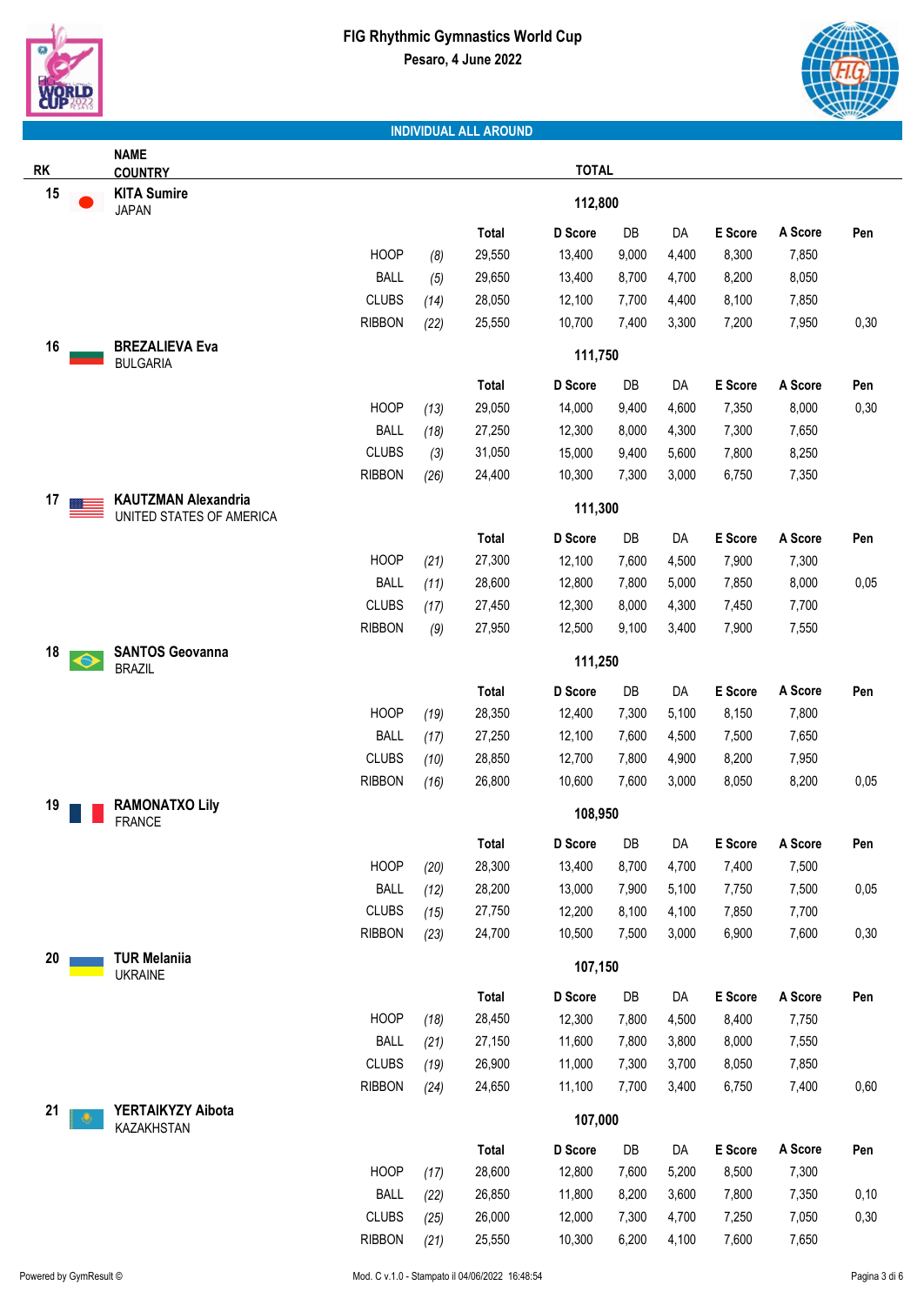



|            | <b>NAME</b>                                 |               |      |              |              |       |       |         |         |      |
|------------|---------------------------------------------|---------------|------|--------------|--------------|-------|-------|---------|---------|------|
| RK         | <b>COUNTRY</b>                              |               |      |              | <b>TOTAL</b> |       |       |         |         |      |
| 22         | <b>HEICHEL Emilia</b><br>POLAND             |               |      |              | 105,650      |       |       |         |         |      |
|            |                                             |               |      | <b>Total</b> | D Score      | DB    | DA    | E Score | A Score | Pen  |
|            |                                             | <b>HOOP</b>   | (28) | 24,950       | 10,700       | 7,000 | 3,700 | 7,100   | 7,150   |      |
|            |                                             | <b>BALL</b>   | (15) | 27,800       | 12,300       | 7,400 | 4,900 | 7,700   | 7,800   |      |
|            |                                             | <b>CLUBS</b>  | (26) | 25,900       | 10,700       | 6,800 | 3,900 | 7,600   | 7,650   | 0,05 |
|            |                                             | <b>RIBBON</b> | (15) | 27,000       | 11,700       | 8,400 | 3,300 | 7,650   | 7,800   | 0,15 |
| 23         | <b>RIPKEN Helena</b>                        |               |      |              |              |       |       |         |         |      |
|            | <b>GERMANY</b>                              |               |      |              | 104,950      |       |       |         |         |      |
|            |                                             |               |      | Total        | D Score      | DB    | DA    | E Score | A Score | Pen  |
|            |                                             | <b>HOOP</b>   | (23) | 26,350       | 11,300       | 7,200 | 4,100 | 7,450   | 7,600   |      |
|            |                                             | <b>BALL</b>   | (25) | 25,850       | 11,000       | 7,400 | 3,600 | 7,800   | 7,400   | 0,35 |
|            |                                             | <b>CLUBS</b>  | (24) | 26,050       | 11,100       | 7,000 | 4,100 | 7,300   | 7,650   |      |
|            |                                             | <b>RIBBON</b> | (17) | 26,700       | 10,900       | 8,200 | 2,700 | 8,100   | 7,700   |      |
| 24<br>्रें | <b>IAKOVLEVA Lidiia</b><br><b>AUSTRALIA</b> |               |      |              | 103,950      |       |       |         |         |      |
|            |                                             |               |      | <b>Total</b> | D Score      | DB    | DA    | E Score | A Score | Pen  |
|            |                                             | <b>HOOP</b>   | (26) | 25,350       | 10,000       | 5,600 | 4,400 | 7,900   | 7,450   |      |
|            |                                             | <b>BALL</b>   | (26) | 25,850       | 10,700       | 6,700 | 4,000 | 7,600   | 7,600   | 0,05 |
|            |                                             | <b>CLUBS</b>  | (22) | 26,300       | 10,600       | 6,600 | 4,000 | 7,750   | 7,950   |      |
|            |                                             | <b>RIBBON</b> | (19) | 26,450       | 10,400       | 6,700 | 3,700 | 7,900   | 8,150   |      |
| 25         | <b>SOSTAKAITE Fausta</b><br>LITHUANIA       |               |      |              | 103,600      |       |       |         |         |      |
|            |                                             |               |      | <b>Total</b> | D Score      | DB    | DA    | E Score | A Score | Pen  |
|            |                                             | <b>HOOP</b>   | (22) | 27,000       | 12,200       | 7,500 | 4,700 | 7,700   | 7,100   |      |
|            |                                             | <b>BALL</b>   | (24) | 26,000       | 10,600       | 7,000 | 3,600 | 8,050   | 7,350   |      |
|            |                                             | <b>CLUBS</b>  | (23) | 26,050       | 11,100       | 7,000 | 4,100 | 7,850   | 7,150   | 0,05 |
|            |                                             | <b>RIBBON</b> | (25) | 24,550       | 10,300       | 6,400 | 3,900 | 7,050   | 7,200   |      |
| 26<br>Ð    | <b>MALPICA Marina</b><br><b>MEXICO</b>      |               |      |              | 99,700       |       |       |         |         |      |
|            |                                             |               |      | Total        | D Score      | DB    | DA    | E Score | A Score | Pen  |
|            |                                             | <b>HOOP</b>   | (27) | 25,300       | 11,100       | 7,500 | 3,600 | 7,250   | 7,000   | 0,05 |
|            |                                             | <b>BALL</b>   | (29) | 24,650       | 10,800       | 6,800 | 4,000 | 7,050   | 6,800   |      |
|            |                                             | <b>CLUBS</b>  | (20) | 26,800       | 11,500       | 7,000 | 4,500 | 7,650   | 7,650   |      |
|            |                                             | <b>RIBBON</b> | (32) | 22,950       | 9,300        | 5,200 | 4,100 | 6,650   | 7,000   |      |
| 27         | PASSOS Ana Luisa                            |               |      |              |              |       |       |         |         |      |
| O          | <b>BRAZIL</b>                               |               |      |              | 98,450       |       |       |         |         |      |
|            |                                             |               |      | Total        | D Score      | DB    | DA    | E Score | A Score | Pen  |
|            |                                             | <b>HOOP</b>   | (25) | 25,900       | 11,200       | 6,900 | 4,300 | 7,600   | 7,150   | 0,05 |
|            |                                             | <b>BALL</b>   | (31) | 24,100       | 9,600        | 6,100 | 3,500 | 7,100   | 7,400   |      |
|            |                                             | <b>CLUBS</b>  | (27) | 24,800       | 10,400       | 6,400 | 4,000 | 7,200   | 7,200   |      |
|            |                                             | <b>RIBBON</b> | (29) | 23,650       | 9,400        | 6,700 | 2,700 | 7,100   | 7,150   |      |
| 28         | <b>ARTIC Tamara</b><br>CROATIA              |               |      |              | 97,350       |       |       |         |         |      |
|            |                                             |               |      | Total        | D Score      | DB    | DA    | E Score | A Score | Pen  |
|            |                                             | <b>HOOP</b>   | (24) | 25,950       | 11,200       | 6,400 | 4,800 | 7,500   | 7,250   |      |
|            |                                             | <b>BALL</b>   | (27) | 25,450       | 10,600       | 6,300 | 4,300 | 7,550   | 7,300   |      |
|            |                                             | <b>CLUBS</b>  | (37) | 22,800       | 9,700        | 6,500 | 3,200 | 6,250   | 6,850   |      |
|            |                                             | <b>RIBBON</b> | (31) | 23,150       | 9,100        | 5,900 | 3,200 | 7,000   | 7,100   | 0,05 |
|            |                                             |               |      |              |              |       |       |         |         |      |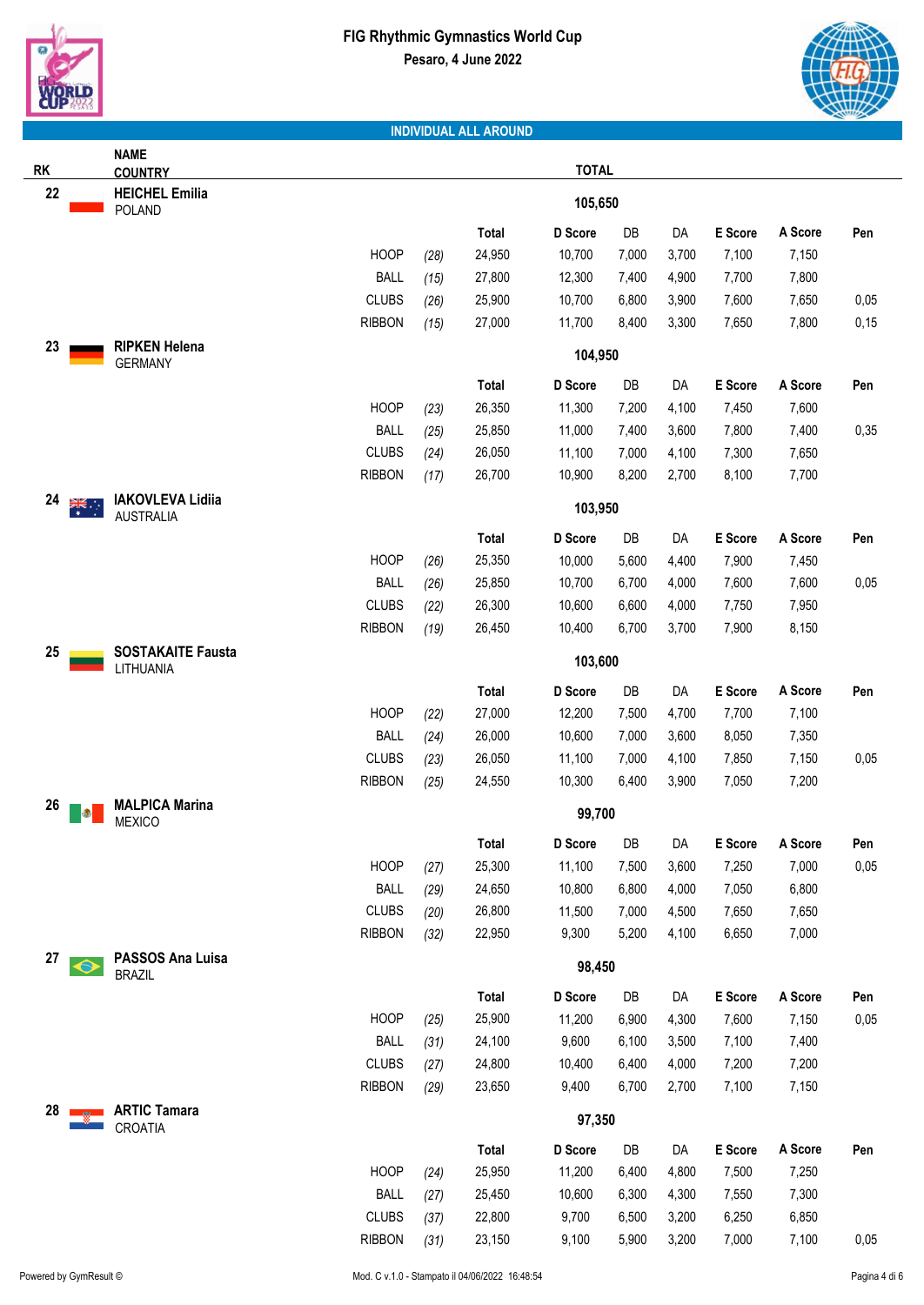

|                                                                                                                                                                                                                                                                                                                                                           | <b>NAME</b>                                     |               |      |              |              |       |       |         |         |      |
|-----------------------------------------------------------------------------------------------------------------------------------------------------------------------------------------------------------------------------------------------------------------------------------------------------------------------------------------------------------|-------------------------------------------------|---------------|------|--------------|--------------|-------|-------|---------|---------|------|
| <b>RK</b>                                                                                                                                                                                                                                                                                                                                                 | <b>COUNTRY</b>                                  |               |      |              | <b>TOTAL</b> |       |       |         |         |      |
| 29                                                                                                                                                                                                                                                                                                                                                        | <b>VIVIER Michel</b><br>CANADA                  |               |      |              | 96,450       |       |       |         |         |      |
|                                                                                                                                                                                                                                                                                                                                                           |                                                 |               |      | Total        | D Score      | DB    | DA    | E Score | A Score | Pen  |
|                                                                                                                                                                                                                                                                                                                                                           |                                                 | <b>HOOP</b>   | (33) | 24,400       | 11,200       | 7,200 | 4,000 | 6,800   | 6,700   | 0,30 |
|                                                                                                                                                                                                                                                                                                                                                           |                                                 | <b>BALL</b>   | (30) | 24,300       | 10,500       | 7,000 | 3,500 | 7,200   | 6,650   | 0,05 |
|                                                                                                                                                                                                                                                                                                                                                           |                                                 | <b>CLUBS</b>  | (29) | 24,400       | 10,200       | 6,700 | 3,500 | 7,050   | 7,150   |      |
|                                                                                                                                                                                                                                                                                                                                                           |                                                 | <b>RIBBON</b> | (30) | 23,350       | 8,900        | 6,400 | 2,500 | 7,150   | 7,350   | 0,05 |
| 30                                                                                                                                                                                                                                                                                                                                                        | <b>GOZALOVA Alina</b>                           |               |      |              | 96,450       |       |       |         |         |      |
|                                                                                                                                                                                                                                                                                                                                                           | AZERBAIJAN                                      |               |      | Total        | D Score      | DB    | DA    | E Score | A Score | Pen  |
|                                                                                                                                                                                                                                                                                                                                                           |                                                 | <b>HOOP</b>   |      | 23,850       | 9,700        | 5,600 |       | 7,200   |         |      |
|                                                                                                                                                                                                                                                                                                                                                           |                                                 |               | (35) |              |              |       | 4,100 |         | 7,050   | 0,10 |
|                                                                                                                                                                                                                                                                                                                                                           |                                                 | <b>BALL</b>   | (28) | 25,450       | 10,900       | 7,400 | 3,500 | 7,150   | 7,400   |      |
|                                                                                                                                                                                                                                                                                                                                                           |                                                 | <b>CLUBS</b>  | (35) | 23,350       | 10,500       | 6,100 | 4,400 | 5,950   | 7,200   | 0,30 |
|                                                                                                                                                                                                                                                                                                                                                           |                                                 | <b>RIBBON</b> | (28) | 23,800       | 9,100        | 6,400 | 2,700 | 7,300   | 7,450   | 0,05 |
| 31                                                                                                                                                                                                                                                                                                                                                        | <b>FOSTER Erica</b><br>UNITED STATES OF AMERICA |               |      |              | 95,050       |       |       |         |         |      |
|                                                                                                                                                                                                                                                                                                                                                           |                                                 |               |      | Total        | D Score      | DB    | DA    | E Score | A Score | Pen  |
|                                                                                                                                                                                                                                                                                                                                                           |                                                 | <b>HOOP</b>   | (40) | 20,400       | 9,800        | 6,700 | 3,100 | 5,100   | 5,800   | 0,30 |
|                                                                                                                                                                                                                                                                                                                                                           |                                                 | <b>BALL</b>   | (23) | 26,150       | 11,000       | 7,100 | 3,900 | 7,400   | 7,850   | 0,10 |
|                                                                                                                                                                                                                                                                                                                                                           |                                                 | <b>CLUBS</b>  | (28) | 24,550       | 9,900        | 6,400 | 3,500 | 7,200   | 7,550   | 0,10 |
|                                                                                                                                                                                                                                                                                                                                                           |                                                 | <b>RIBBON</b> | (27) | 23,950       | 10,200       | 7,300 | 2,900 | 6,800   | 6,950   |      |
| 32<br>$\begin{picture}(120,15) \put(0,0){\line(1,0){15}} \put(15,0){\line(1,0){15}} \put(15,0){\line(1,0){15}} \put(15,0){\line(1,0){15}} \put(15,0){\line(1,0){15}} \put(15,0){\line(1,0){15}} \put(15,0){\line(1,0){15}} \put(15,0){\line(1,0){15}} \put(15,0){\line(1,0){15}} \put(15,0){\line(1,0){15}} \put(15,0){\line(1,0){15}} \put(15,0){\line($ | <b>KIM Joowon</b><br><b>KOREA</b>               |               |      |              | 94,200       |       |       |         |         |      |
|                                                                                                                                                                                                                                                                                                                                                           |                                                 |               |      | Total        | D Score      | DB    | DA    | E Score | A Score | Pen  |
|                                                                                                                                                                                                                                                                                                                                                           |                                                 | <b>HOOP</b>   | (30) | 24,650       | 10,000       | 5,900 | 4,100 | 7,650   | 7,000   |      |
|                                                                                                                                                                                                                                                                                                                                                           |                                                 | <b>BALL</b>   | (36) | 22,600       | 9,100        | 6,500 | 2,600 | 6,950   | 6,550   |      |
|                                                                                                                                                                                                                                                                                                                                                           |                                                 | <b>CLUBS</b>  | (30) | 24,400       | 10,700       | 6,700 | 4,000 | 7,000   | 6,700   |      |
|                                                                                                                                                                                                                                                                                                                                                           |                                                 | <b>RIBBON</b> | (33) | 22,550       | 9,800        | 7,000 | 2,800 | 6,400   | 6,350   |      |
| 33                                                                                                                                                                                                                                                                                                                                                        | ROSZATYCKA Malgorzata<br><b>POLAND</b>          |               |      |              | 94,000       |       |       |         |         |      |
|                                                                                                                                                                                                                                                                                                                                                           |                                                 |               |      | <b>Total</b> | D Score      | DB    | DA    | E Score | A Score | ren  |
|                                                                                                                                                                                                                                                                                                                                                           |                                                 | <b>HOOP</b>   | (31) | 24,600       | 11,300       | 6,700 | 4,600 | 6,300   | 7,000   |      |
|                                                                                                                                                                                                                                                                                                                                                           |                                                 | <b>BALL</b>   | (32) | 23,750       | 10,100       | 6,700 | 3,400 | 6,350   | 7,300   |      |
|                                                                                                                                                                                                                                                                                                                                                           |                                                 | <b>CLUBS</b>  | (33) | 23,700       | 10,600       | 6,700 | 3,900 | 6,100   | 7,300   | 0,30 |
|                                                                                                                                                                                                                                                                                                                                                           |                                                 | <b>RIBBON</b> | (36) | 21,950       | 9,100        | 5,900 | 3,200 | 6,600   | 6,900   | 0,65 |
| 34                                                                                                                                                                                                                                                                                                                                                        | <b>JUUL MOELLER Josephine</b><br><b>NORWAY</b>  |               |      |              | 93,300       |       |       |         |         |      |
|                                                                                                                                                                                                                                                                                                                                                           |                                                 |               |      | Total        | D Score      | DB    | DA    | E Score | A Score | Pen  |
|                                                                                                                                                                                                                                                                                                                                                           |                                                 | <b>HOOP</b>   | (32) | 24,500       | 10,300       | 6,300 | 4,000 | 7,100   | 7,100   |      |
|                                                                                                                                                                                                                                                                                                                                                           |                                                 | <b>BALL</b>   | (38) | 22,000       | 8,500        | 5,000 | 3,500 | 6,550   | 6,950   |      |
|                                                                                                                                                                                                                                                                                                                                                           |                                                 | <b>CLUBS</b>  | (39) | 20,950       | 8,500        | 4,100 | 4,400 | 5,900   | 6,900   | 0,35 |
|                                                                                                                                                                                                                                                                                                                                                           |                                                 | <b>RIBBON</b> | (20) | 25,850       | 10,700       | 7,400 | 3,300 | 7,450   | 7,700   |      |
| 35                                                                                                                                                                                                                                                                                                                                                        | SOKOLOVA Anna                                   |               |      |              |              |       |       |         |         |      |
| €                                                                                                                                                                                                                                                                                                                                                         | <b>CYPRUS</b>                                   |               |      |              | 93,250       |       |       |         |         |      |
|                                                                                                                                                                                                                                                                                                                                                           |                                                 |               |      | <b>Total</b> | D Score      | DB    | DA    | E Score | A Score | Pen  |
|                                                                                                                                                                                                                                                                                                                                                           |                                                 | <b>HOOP</b>   | (29) | 24,750       | 10,100       | 6,200 | 3,900 | 7,300   | 7,350   |      |
|                                                                                                                                                                                                                                                                                                                                                           |                                                 | <b>BALL</b>   | (37) | 22,500       | 9,400        | 5,600 | 3,800 | 6,050   | 7,050   |      |
|                                                                                                                                                                                                                                                                                                                                                           |                                                 | <b>CLUBS</b>  | (31) | 24,000       | 11,000       | 7,000 | 4,000 | 6,100   | 6,900   |      |
|                                                                                                                                                                                                                                                                                                                                                           |                                                 | <b>RIBBON</b> | (35) | 22,000       | 9,200        | 6,400 | 2,800 | 6,450   | 6,350   |      |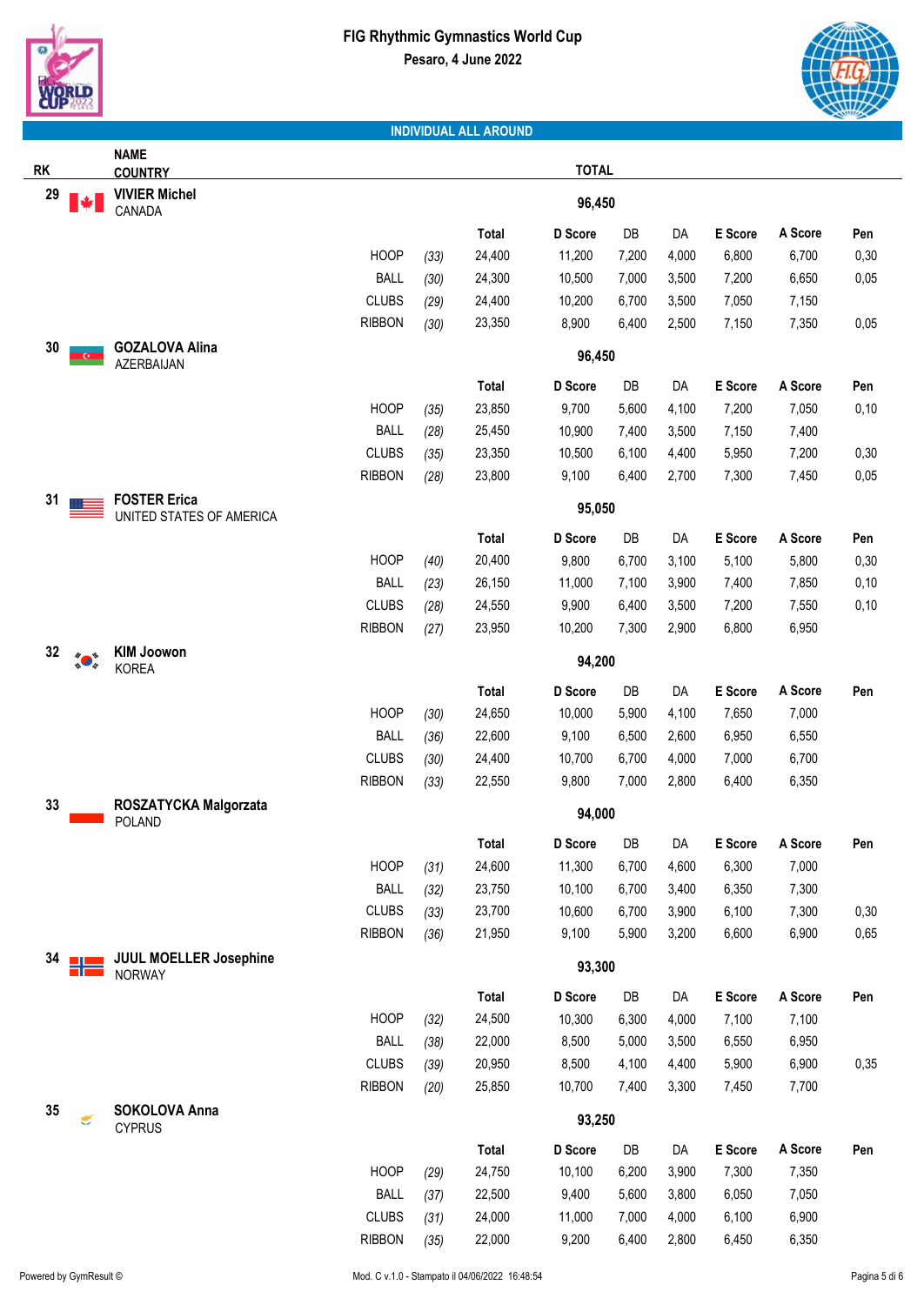



|                          | <b>NAME</b>                                       |               |      |              |              |       |       |         |         |      |
|--------------------------|---------------------------------------------------|---------------|------|--------------|--------------|-------|-------|---------|---------|------|
| <b>RK</b>                | <b>COUNTRY</b>                                    |               |      |              | <b>TOTAL</b> |       |       |         |         |      |
| 36                       | <b>MURIKOVA Anna</b><br>LATVIA                    |               |      |              | 92,000       |       |       |         |         |      |
|                          |                                                   |               |      | Total        | D Score      | DB    | DA    | E Score | A Score | Pen  |
|                          |                                                   | <b>HOOP</b>   | (34) | 23,850       | 9,700        | 5,000 | 4,700 | 7,400   | 6,750   |      |
|                          |                                                   | <b>BALL</b>   | (35) | 22,900       | 10,100       | 5,600 | 4,500 | 6,250   | 6,550   |      |
|                          |                                                   | <b>CLUBS</b>  | (36) | 23,050       | 9,200        | 5,100 | 4,100 | 6,850   | 7,000   |      |
|                          |                                                   | <b>RIBBON</b> | (34) | 22,200       | 7,800        | 4,600 | 3,200 | 7,100   | 7,300   |      |
| 37                       | <b>DOMENIG-OZIMIC Valentina</b><br><b>AUSTRIA</b> |               |      |              | 91,000       |       |       |         |         |      |
|                          |                                                   |               |      | <b>Total</b> | D Score      | DB    | DA    | E Score | A Score | Pen  |
|                          |                                                   | <b>HOOP</b>   | (37) | 23,650       | 9,600        | 6,400 | 3,200 | 7,050   | 7,000   |      |
|                          |                                                   | <b>BALL</b>   | (34) | 22,900       | 8,300        | 5,800 | 2,500 | 7,050   | 7,550   |      |
|                          |                                                   | <b>CLUBS</b>  | (32) | 23,700       | 9,200        | 5,900 | 3,300 | 6,950   | 7,550   |      |
|                          |                                                   | <b>RIBBON</b> | (39) | 20,750       | 7,500        | 5,300 | 2,200 | 6,750   | 6,800   | 0,30 |
| 38<br>$\mathbf{N}$<br>ZN | <b>LEAPER Alice</b><br><b>GREAT BRITAIN</b>       |               |      |              | 90,100       |       |       |         |         |      |
|                          |                                                   |               |      | <b>Total</b> | D Score      | DB    | DA    | E Score | A Score | Pen  |
|                          |                                                   | <b>HOOP</b>   | (36) | 23,700       | 9,000        | 6,500 | 2,500 | 7,400   | 7,300   |      |
|                          |                                                   | <b>BALL</b>   | (33) | 23,600       | 9,200        | 6,000 | 3,200 | 7,350   | 7,100   | 0,05 |
|                          |                                                   | <b>CLUBS</b>  | (38) | 21,850       | 7,800        | 4,400 | 3,400 | 6,800   | 7,300   | 0,05 |
|                          |                                                   | <b>RIBBON</b> | (38) | 20,950       | 8,300        | 5,900 | 2,400 | 6,300   | 6,400   | 0,05 |
| 39                       | <b>MC ALPINE Callan</b><br><b>IRELAND</b>         |               |      |              | 87,000       |       |       |         |         |      |
|                          |                                                   |               |      | <b>Total</b> | D Score      | DB    | DA    | E Score | A Score | Pen  |
|                          |                                                   | <b>HOOP</b>   | (39) | 21,350       | 8,200        | 5,500 | 2,700 | 7,100   | 6,100   | 0,05 |
|                          |                                                   | <b>BALL</b>   | (40) | 20,600       | 6,600        | 4,700 | 1,900 | 7,100   | 6,900   |      |
|                          |                                                   | <b>CLUBS</b>  | (34) | 23,350       | 8,400        | 6,000 | 2,400 | 7,550   | 7,400   |      |
|                          |                                                   | <b>RIBBON</b> | (37) | 21,700       | 7,800        | 4,500 | 3,300 | 7,000   | 6,900   |      |
| 40                       | <b>RONDI Kayla</b><br><b>SOUTH AFRICA</b>         |               |      |              | 83,250       |       |       |         |         |      |
|                          |                                                   |               |      | Total        | D Score      | DB    | DA    | E Score | A Score | Pen  |
|                          |                                                   | <b>HOOP</b>   | (38) | 22,900       | 8,700        | 5,400 | 3,300 | 7,150   | 7,100   | 0,05 |
|                          |                                                   | <b>BALL</b>   | (41) | 20,450       | 7,800        | 4,800 | 3,000 | 6,250   | 6,500   | 0,10 |
|                          |                                                   | <b>CLUBS</b>  | (40) | 20,700       | 7,800        | 4,800 | 3,000 | 6,600   | 6,650   | 0,35 |
|                          |                                                   | <b>RIBBON</b> | (40) | 19,200       | 6,500        | 4,800 | 1,700 | 6,250   | 6,800   | 0,35 |
| 41                       | <b>TAMAGNINI Matilde</b><br>SAN MARINO REPUBLIC   |               |      |              | 76,100       |       |       |         |         |      |
|                          |                                                   |               |      | Total        | D Score      | DB    | DA    | E Score | A Score | Pen  |
|                          |                                                   | <b>HOOP</b>   | (41) | 16,900       | 5,800        | 3,800 | 2,000 | 5,350   | 6,100   | 0,35 |
|                          |                                                   | <b>BALL</b>   | (39) | 21,350       | 8,300        | 5,400 | 2,900 | 6,400   | 6,700   | 0,05 |
|                          |                                                   | <b>CLUBS</b>  | (41) | 18,850       | 6,400        | 3,500 | 2,900 | 5,950   | 6,500   |      |
|                          |                                                   | <b>RIBBON</b> | (41) | 19,000       | 5,900        | 3,700 | 2,200 | 6,400   | 6,700   |      |
|                          |                                                   |               |      |              |              |       |       |         |         |      |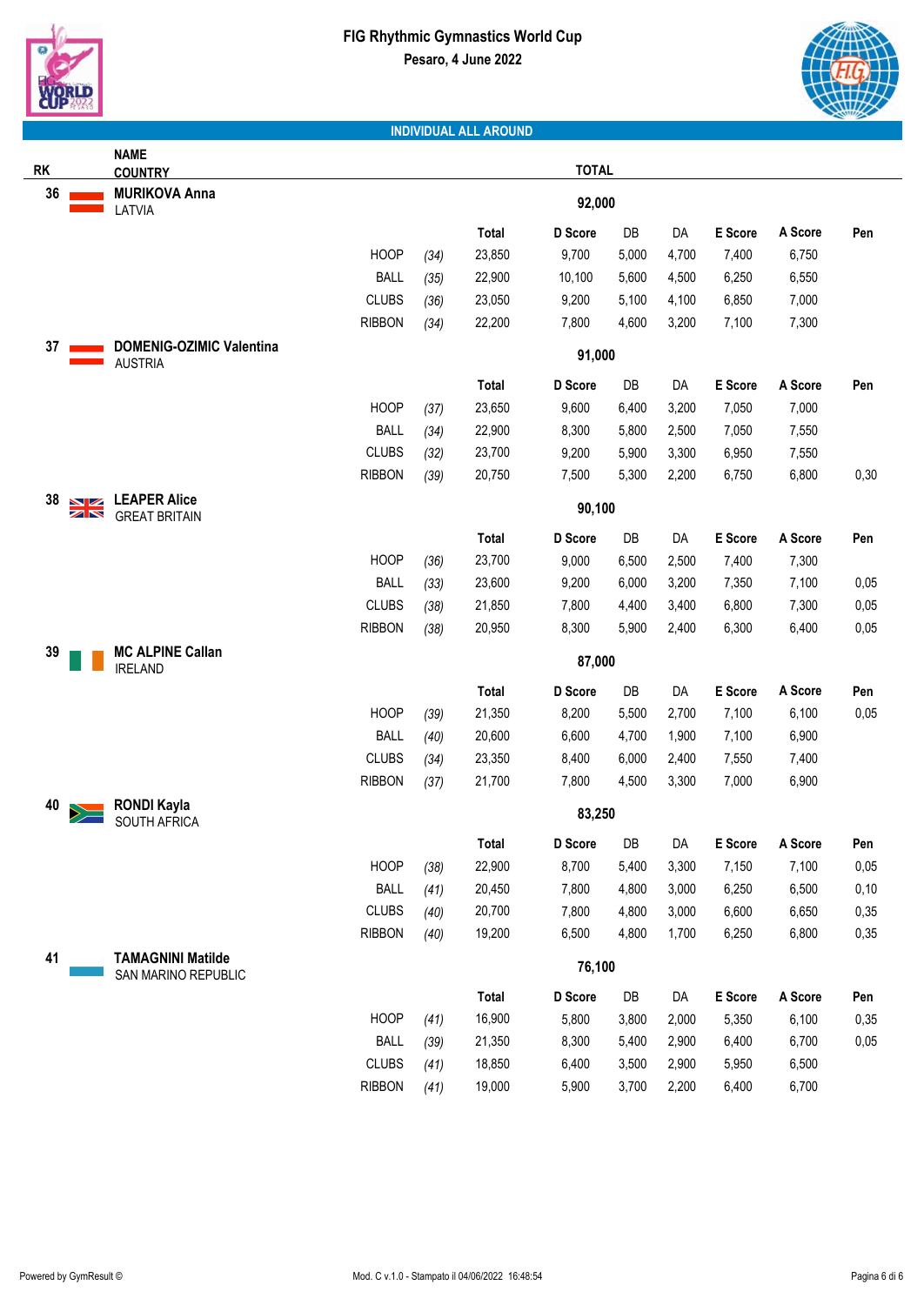



# **GROUP QUALIFICATION FOR FINALS**

### **RESULTS 3 RIBBONS + 2 BALLS**

|                | <b>NAME</b>                           |        |       |       |        |       |       |            |
|----------------|---------------------------------------|--------|-------|-------|--------|-------|-------|------------|
| <b>RK</b>      | <b>COUNTRY</b>                        | Total  |       |       |        |       |       |            |
|                | <b>ITALY</b>                          | 32,150 | DB    | DA    | D      | E     | A     | <b>PEN</b> |
|                | <b>ITALY</b>                          |        | 6,600 | 8.500 | 15,100 | 8,250 | 8,800 |            |
|                | <b>JAPAN</b>                          | 29,900 | DB    | DA    | D      | E     | A     | <b>PEN</b> |
|                | <b>JAPAN</b>                          |        | 6,500 | 7,700 | 14,200 | 7,600 | 8,100 |            |
| 31             | <b>BULGARIA</b>                       | 29,250 | DB    | DA    | D      | E     | A     | PEN        |
|                | BULGARIA                              |        | 6,900 | 7,300 | 14,200 | 6,950 | 8,100 |            |
|                | <b>CHINA</b><br>41                    | 29,100 | DB    | DA    | D      | E     | A     | <b>PEN</b> |
|                | <b>CHINA</b>                          |        | 6,600 | 7,000 | 13,600 | 7,150 | 8,350 |            |
|                | <b>IBRAZIL</b><br>51                  | 27,750 | DB    | DA    | D      | E     | A     | PEN        |
|                | BRAZIL                                |        | 6,000 | 7,000 | 13,000 | 7,000 | 7,750 |            |
| 61             | <b>UKRAINE</b>                        | 26,650 | DB    | DA    | D      | E     | A     | <b>PEN</b> |
|                | <b>UKRAINE</b>                        |        | 5,800 | 7,000 | 12,800 | 6,550 | 7,300 |            |
|                | <b>MEXICO</b>                         | 25,600 | DB    | DA    | D      | E     | A     | PEN        |
|                | 9<br>MEXICO                           |        | 4,800 | 7,200 | 12,000 | 6,200 | 7,400 |            |
| 81             | IKAZAKHSTAN                           | 25,550 | DB    | DA    | D      | E     | A     | PEN        |
|                | <b>KAZAKHSTAN</b>                     |        | 5,300 | 5,700 | 11,000 | 7,250 | 7,300 |            |
|                | <b>GREECE</b><br>9                    | 25,250 | DB    | DA    | D      | E     | A     | PEN        |
| R <sub>1</sub> | <b>GREECE</b>                         |        | 5,200 | 6,000 | 11,200 | 6,650 | 7,400 |            |
| 10             | <b>FRANCE</b>                         | 24,150 | DB    | DA    | D      | E     | A     | <b>PEN</b> |
| R <sub>2</sub> | FRANCE                                |        | 5,100 | 6,200 | 11,300 | 6,050 | 7,400 | 0,600      |
|                | 11 <sub>IC</sub><br><b>UZBEKISTAN</b> | 22,350 | DB    | DA    | D      | E     | A     | PEN        |
|                | <b>UZBEKISTAN</b>                     |        | 4,400 | 5,500 | 9,900  | 5,650 | 6,800 |            |
| 12             | <b>POLAND</b>                         | 21,500 | DB    | DA    | D      | E     | A     | PEN        |
|                | POLAND                                |        | 3,400 | 5,500 | 8,900  | 5,700 | 6,900 |            |
| 13             | <b>USA</b>                            | 19,300 | DB    | DA    | D      | E     | A     | PEN        |
|                | UNITED STATES OF AMERICA              |        | 3,800 | 3,800 | 7,600  | 5,650 | 6,050 |            |
|                | <b>GREAT BRITAIN</b><br><b>14NZ</b>   | 17,150 | DB    | DA    | D      | E     | Α     | PEN        |
|                | <b>S</b> GREAT BRITAIN<br>Z           |        | 3,500 | 3.900 | 7,400  | 4,100 | 5,650 |            |
|                |                                       |        |       |       |        |       |       |            |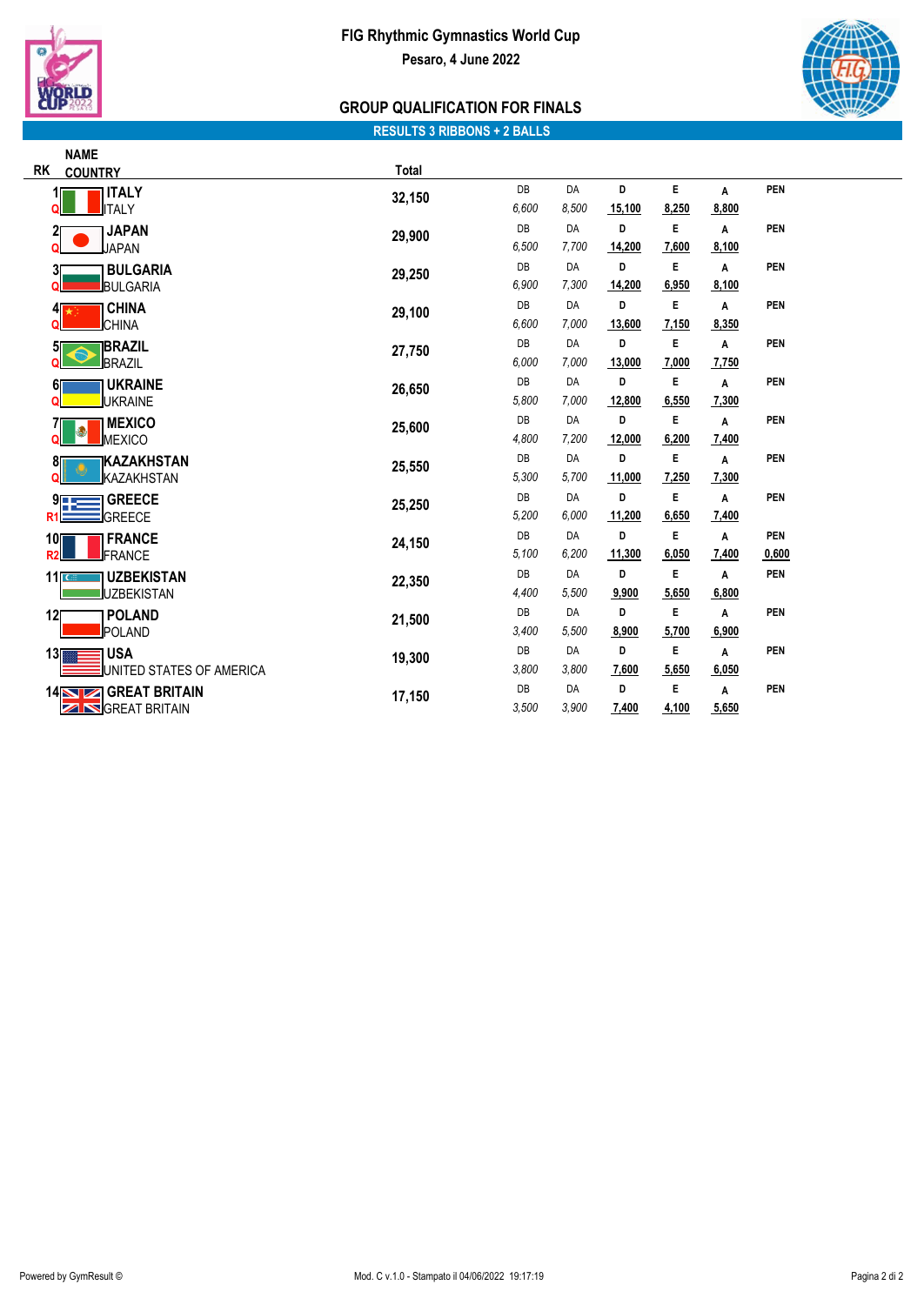



### **GROUPS ALL AROUND**

|                              | <b>NAME</b>                        |                     |      |              |              |       |        |         |         |      |
|------------------------------|------------------------------------|---------------------|------|--------------|--------------|-------|--------|---------|---------|------|
| <b>RK</b>                    | <b>COUNTRY</b>                     |                     |      |              | <b>TOTAL</b> |       |        |         |         |      |
| 1                            | <b>ITALY</b><br><b>ITALY</b>       |                     |      |              | 68,350       |       |        |         |         |      |
|                              |                                    |                     |      | <b>Total</b> | D Score      | DB    | DA     | E Score | A Score | Pen  |
|                              |                                    | 5 HOOPS             | (1)  | 36,200       | 18,700       | 8,300 | 10,400 | 8,800   | 8,700   |      |
|                              |                                    | 3 RIBBONS + 2 BALLS | (1)  | 32,150       | 15,100       | 6,600 | 8,500  | 8,250   | 8,800   |      |
| $\boldsymbol{2}$             | <b>BULGARIA</b><br><b>BULGARIA</b> |                     |      |              | 62,250       |       |        |         |         |      |
|                              |                                    |                     |      | Total        | D Score      | DB    | DA     | E Score | A Score | Pen  |
|                              |                                    | 5 HOOPS             | (2)  | 33,000       | 17,400       | 7,700 | 9,700  | 7,500   | 8,100   |      |
|                              |                                    | 3 RIBBONS + 2 BALLS | (3)  | 29,250       | 14,200       | 6,900 | 7,300  | 6,950   | 8,100   |      |
| 3                            | <b>CHINA</b>                       |                     |      |              |              |       |        |         |         |      |
|                              | CHINA                              |                     |      |              | 60,650       |       |        |         |         |      |
|                              |                                    |                     |      | <b>Total</b> | D Score      | DB    | DA     | E Score | A Score | Pen  |
|                              |                                    | 5 HOOPS             | (5)  | 31,550       | 15,900       | 7,700 | 8,200  | 7,500   | 8,150   |      |
|                              |                                    | 3 RIBBONS + 2 BALLS | (4)  | 29,100       | 13,600       | 6,600 | 7,000  | 7,150   | 8,350   |      |
| 4                            | <b>BRAZIL</b><br><b>BRAZIL</b>     |                     |      |              | 59,600       |       |        |         |         |      |
|                              |                                    |                     |      | <b>Total</b> | D Score      | DB    | DA     | E Score | A Score | Pen  |
|                              |                                    | 5 HOOPS             | (4)  | 31,850       | 16,500       | 7,200 | 9,300  | 7,450   | 7,900   |      |
|                              |                                    | 3 RIBBONS + 2 BALLS | (5)  | 27,750       | 13,000       | 6,000 | 7,000  | 7,000   | 7,750   |      |
| 5                            | <b>JAPAN</b><br><b>JAPAN</b>       |                     |      |              | 57,950       |       |        |         |         |      |
|                              |                                    |                     |      | Total        | D Score      | DB    | DA     | E Score | A Score | Pen  |
|                              |                                    | 5 HOOPS             | (9)  | 28,050       | 13,800       | 6,800 | 7,000  | 6,750   | 7,500   |      |
|                              |                                    | 3 RIBBONS + 2 BALLS | (2)  | 29,900       | 14,200       | 6,500 | 7,700  | 7,600   | 8,100   |      |
| 6                            | <b>FRANCE</b><br><b>FRANCE</b>     |                     |      |              | 56,100       |       |        |         |         |      |
|                              |                                    |                     |      | <b>Total</b> | D Score      | DB    | DA     | E Score | A Score | Pen  |
|                              |                                    | 5 HOOPS             | (3)  | 31,950       | 16,200       | 7,500 | 8,700  | 7,800   | 7,950   |      |
|                              |                                    | 3 RIBBONS + 2 BALLS | (10) | 24,150       | 11,300       | 5,100 | 6,200  | 6,050   | 7,400   | 0,60 |
| 7 <sub>II</sub><br>$\bullet$ | <b>KAZAKHSTAN</b><br>KAZAKHSTAN    |                     |      |              | 55,350       |       |        |         |         |      |
|                              |                                    |                     |      | <b>Total</b> | D Score      | DB    | DA     | E Score | A Score | Pen  |
|                              |                                    | 5 HOOPS             | (7)  | 29,800       | 14,700       | 6,700 | 8,000  | 7,600   | 7,500   |      |
|                              |                                    | 3 RIBBONS + 2 BALLS | (8)  | 25,550       | 11,000       | 5,300 | 5,700  | 7,250   | 7,300   |      |
| 8<br>$\bullet$               | <b>MEXICO</b><br><b>MEXICO</b>     |                     |      |              | 55,350       |       |        |         |         |      |
|                              |                                    |                     |      | Total        | D Score      | DB    | DA     | E Score | A Score | Pen  |
|                              |                                    | 5 HOOPS             | (8)  | 29,750       | 15,600       | 6,800 | 8,800  | 7,250   | 7,250   | 0,35 |
|                              |                                    | 3 RIBBONS + 2 BALLS | (7)  | 25,600       | 12,000       | 4,800 | 7,200  | 6,200   | 7,400   |      |
| 9                            | <b>UZBEKISTAN</b>                  |                     |      |              |              |       |        |         |         |      |
|                              | <b>UZBEKISTAN</b>                  |                     |      |              | 52,800       |       |        |         |         |      |
|                              |                                    |                     |      | <b>Total</b> | D Score      | DB    | DA     | E Score | A Score | Pen  |
|                              |                                    | 5 HOOPS             | (6)  | 30,450       | 15,700       | 7,000 | 8,700  | 7,500   | 7,550   | 0,30 |
|                              |                                    | 3 RIBBONS + 2 BALLS | (11) | 22,350       | 9,900        | 4,400 | 5,500  | 5,650   | 6,800   |      |
| 10                           | <b>GREECE</b><br><b>GREECE</b>     |                     |      |              | 52,800       |       |        |         |         |      |
|                              |                                    |                     |      | <b>Total</b> | D Score      | DB    | DA     | E Score | A Score | Pen  |
|                              |                                    | 5 HOOPS             | (10) | 27,550       | 14,000       | 6,800 | 7,200  | 6,150   | 7,400   |      |
|                              |                                    | 3 RIBBONS + 2 BALLS | (9)  | 25,250       | 11,200       | 5,200 | 6,000  | 6,650   | 7,400   |      |